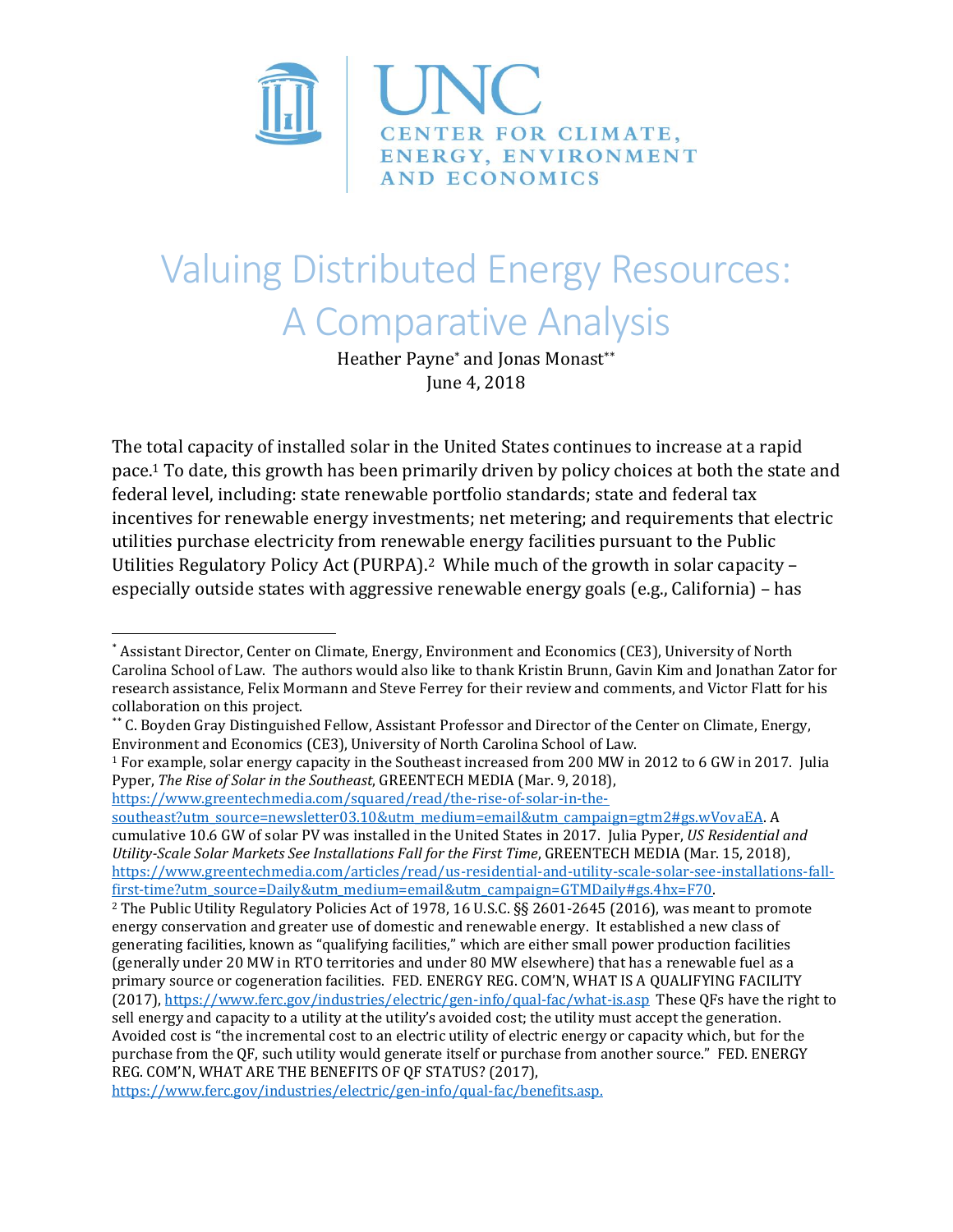been large, utility-scale projects,<sup>3</sup> distributed solar capacity is also increasing due to falling prices, increased consumer interest, and favorable state policies. <sup>4</sup> The Energy Information Administration projects that renewable energy capacity, including small-scale solar, will continue to increase despite changes to federal and state policies. <sup>5</sup> This is true even with the imposition of the §201 tariffs in early 2018.<sup>6</sup>



U.S. small-scale solar photovoltaic capacity gigawatts

l

**Source:** U.S. Energy Information Administration, *[Short-Term Energy Outlook](https://www.eia.gov/outlooks/steo/) Supplement: Expanded Forecasts for Renewable Energy Capacity and Generation*, July 2017.

<sup>3</sup> Larger projects allow for legal and other transactional costs to be spread over a larger base of energy output. <sup>4</sup> About an eighth of installed solar in the Southeast is distributed. Herman K. Trabish, *In the New South,* 

*Customer Demand is Showing Utilities the Dollars and Sense in Solar*, UTILITY DIVE (Mar. 15, 2018), [https://www.utilitydive.com/news/in-the-new-south-customer-demand-is-showing-utilities-the-dollars](https://www.utilitydive.com/news/in-the-new-south-customer-demand-is-showing-utilities-the-dollars-and-sens/518857/?mc_cid=49b8c4dbed&mc_eid=7c8d730a3c)[and-sens/518857/?mc\\_cid=49b8c4dbed&mc\\_eid=7c8d730a3c;](https://www.utilitydive.com/news/in-the-new-south-customer-demand-is-showing-utilities-the-dollars-and-sens/518857/?mc_cid=49b8c4dbed&mc_eid=7c8d730a3c) Julia Pyper, *The Rise of Solar in the Southeast*, GREENTECH MEDIA (Mar. 9, 2018)[, https://www.greentechmedia.com/squared/read/the-rise-of-solar-in](https://www.greentechmedia.com/squared/read/the-rise-of-solar-in-the-southeast?utm_source=newsletter03.10&utm_medium=email&utm_campaign=gtm2#gs.wVovaEA)[the-southeast?utm\\_source=newsletter03.10&utm\\_medium=email&utm\\_campaign=gtm2#gs.wVovaEA.](https://www.greentechmedia.com/squared/read/the-rise-of-solar-in-the-southeast?utm_source=newsletter03.10&utm_medium=email&utm_campaign=gtm2#gs.wVovaEA) <sup>5</sup> U.S. Energy Information Admin., Annual Energy Outlook 2018, 13-14 (Feb. 6, 2018), [https://www.eia.gov/outlooks/aeo/.](https://www.eia.gov/outlooks/aeo/) 

<sup>6</sup> Projected reductions are expected over the next five years of 7.6 GW from the tariffs, Lacey Johnson, *Forecast Shows How Trump Tariffs Will Hurt Solar Growth, State by State*, GREENTECH MEDIA (Feb. 1, 2018), [https://www.greentechmedia.com/articles/read/forecast-shows-how-tariffs-will-hurt-solar-growth-state](https://www.greentechmedia.com/articles/read/forecast-shows-how-tariffs-will-hurt-solar-growth-state-by-state?utm_source=Daily&utm_medium=email&utm_campaign=GTMDaily#gs.JUW9ne8)[by-state?utm\\_source=Daily&utm\\_medium=email&utm\\_campaign=GTMDaily#gs.JUW9ne8,](https://www.greentechmedia.com/articles/read/forecast-shows-how-tariffs-will-hurt-solar-growth-state-by-state?utm_source=Daily&utm_medium=email&utm_campaign=GTMDaily#gs.JUW9ne8) or a reduction of around 11% from what was expected mostly coming from utility-scale installations, Julia Pyper, *New Tariffs to Curb US Solar Installations by 11% Through 2022*, GREENTECH MEDIA (Jan. 23, 2018), [https://www.greentechmedia.com/articles/read/tariffs-to-curb-solar-installations-by-11-through-](https://www.greentechmedia.com/articles/read/tariffs-to-curb-solar-installations-by-11-through-2022?utm_source=Daily&utm_medium=email&utm_campaign=section201#gs.JcS4rKg)[2022?utm\\_source=Daily&utm\\_medium=email&utm\\_campaign=section201#gs.JcS4rKg](https://www.greentechmedia.com/articles/read/tariffs-to-curb-solar-installations-by-11-through-2022?utm_source=Daily&utm_medium=email&utm_campaign=section201#gs.JcS4rKg); "Total solar installations across the U.S. fell from 15 GW in 2016 to 10.6 GW in 2017, driven partly by uncertainty over tariffs on solar cells and modules that were eventually imposed in January by the Trump Administration." Trabish, *supra* note 4. The price increases could hurt solar expansion in the Southeast the hardest. Zack Coleman, *Traffic Could Fall Heaviest on Southeastern States*, CLIMATEWIRE (Jan. 18, 2018), [https://www.eenews.net/climatewire/2018/01/18/stories/1060071271,](https://www.eenews.net/climatewire/2018/01/18/stories/1060071271) although the Southeast is leading in new installations for 2018. E & E News, *South to Lead Solar Development in 2018*, ENERGYWIRE (Jan. 22, 2018), [https://www.eenews.net/energywire/2018/01/22/stories/1060071481.](https://www.eenews.net/energywire/2018/01/22/stories/1060071481)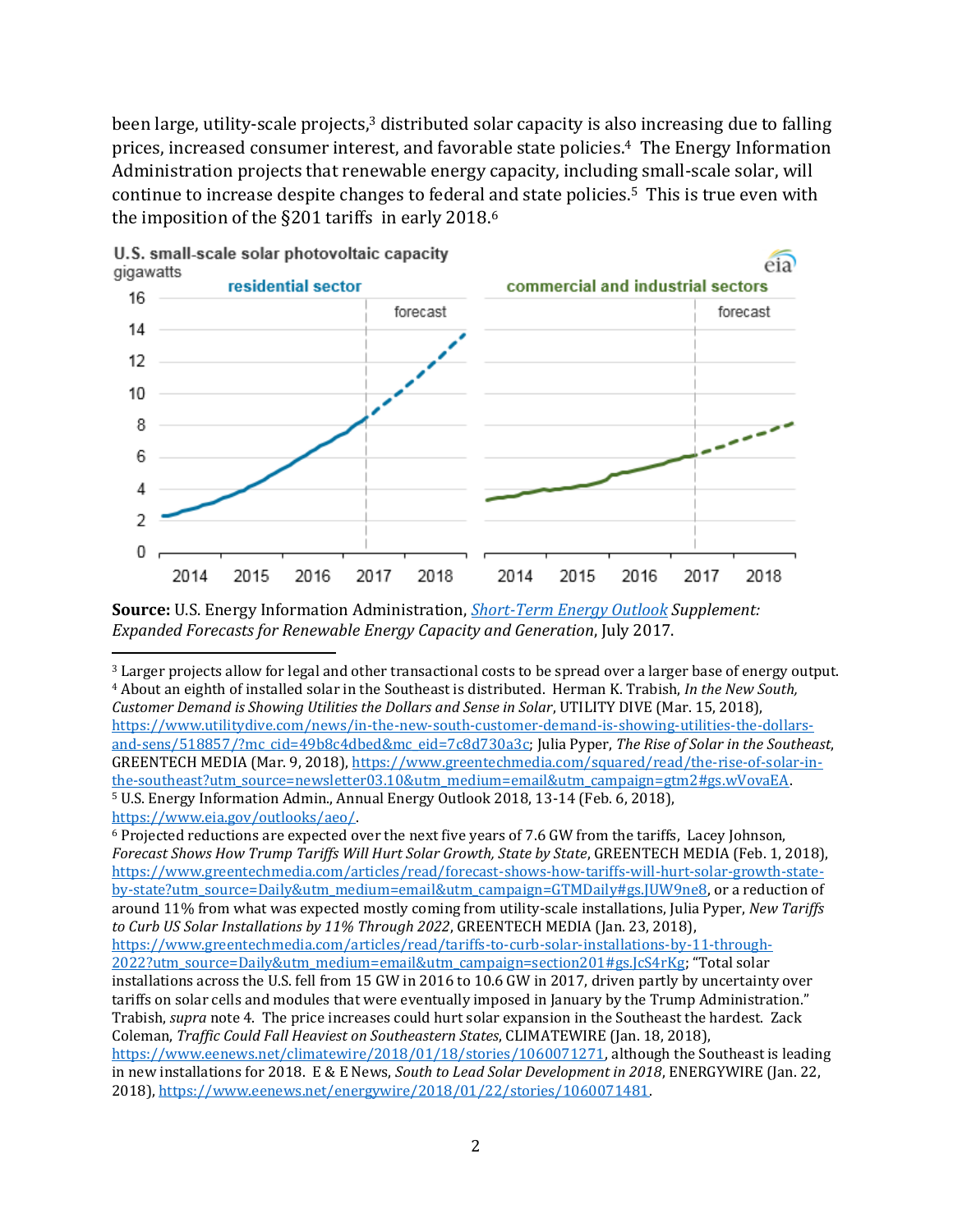Growth in solar energy capacity is leading some states to reevaluate compensation for distributed energy resources. This is driven by a variety of factors, including increased distributed generation adoption, questions about how that may be impacting other electricity customers, and what benefits, such as decreased air pollution or resiliency, should be taken into account when looking at the value assigned to distributed energy resources. These valuation processes primarily focus on solar energy, but the choices may inform compensation for other distributed energy resources. In some states, this process is part of broader rate reform efforts.<sup>7</sup> In others, the focus on valuing solar energy arises specifically in the context of rooftop net metering and compensation provided to renewable energy facilities pursuant to PURPA. By one tally, more than 249 policy or rate design changes around solar policy occurred at the state level in 2017. <sup>8</sup> Despite the increasing focus on the role of renewable energy in the electricity system, there is no consensus regarding which factors states consider or the valuation methodologies states utilize.<sup>9</sup>

This paper compares recent solar valuation approaches in nine states that have explicitly engaged in actions to determine compensation for distributed energy resources, including distributed solar. The selected states represent a variety of political environments, regulatory structures, climate policies, sizes, and starting places for current compensation. The paper examines key factors that influence these states' solar valuation processes and, where possible based on the administrative record, factors that state policymakers explicitly declined to consider.

Starting with a general discussion of the current status of net metering, the paper then highlights seven key areas: how states started their DER valuation process, grandfathering, methods utilized to determine valuation of distributed resources, impacts on the distribution system, environmental consideration, resiliency, risk hedging, and each state's plan to revisit their valuation. The appendix summarizes key factors that each state considered as part of the valuation process.

<sup>7</sup> Autumn Proudlove et al., N.C. CLEAN ENERGY TECH. CENTER, THE FIFTY STATES OF SOLAR: 2017 POLICY REVIEW AND Q4 2017 QUARTERLY REPORT (2018), [https://nccleantech.ncsu.edu/wp-content/uploads/Q4-](https://nccleantech.ncsu.edu/wp-content/uploads/Q4-17_SolarExecSummary_Final.pdf) [17\\_SolarExecSummary\\_Final.pdf](https://nccleantech.ncsu.edu/wp-content/uploads/Q4-17_SolarExecSummary_Final.pdf) ; Herman K. Trabish, *As Solar Matures, Rate Design and Incentive Debates Grow Ever More Complex*, UTILITY DIVE (May 23, 2017)[, https://www.utilitydive.com/news/as-solar](https://www.utilitydive.com/news/as-solar-matures-rate-design-and-incentive-debates-grow-ever-more-complex/443185/?mc_cid=0b768eb51f&mc_eid=7c8d730a3c)[matures-rate-design-and-incentive-debates-grow-ever-more-](https://www.utilitydive.com/news/as-solar-matures-rate-design-and-incentive-debates-grow-ever-more-complex/443185/?mc_cid=0b768eb51f&mc_eid=7c8d730a3c)

[complex/443185/?mc\\_cid=0b768eb51f&mc\\_eid=7c8d730a3c](https://www.utilitydive.com/news/as-solar-matures-rate-design-and-incentive-debates-grow-ever-more-complex/443185/?mc_cid=0b768eb51f&mc_eid=7c8d730a3c) ; Herman K. Trabish, *In New Trend, Utilities Propose Separate Rate Classes for Solar Customers Without Rate Increase*, UTILITY DIVE (Nov. 2, 2017), https://www.utilitydive.com/news/in-new-trend-utilities-propose-separate-rate-classes-for-solarcustomers-w/508393/.

<sup>8</sup> Proudlove, *supra* note 7.

<sup>9</sup> "While there is growing convergence toward the net billing framework, states are taking diverse approaches to credit rates for excess generation. The most common of these have been avoided cost and value-based crediting, although there are is a wide variety of methodologies in use or under consideration for calculating avoided cost and the value of distributed generation." Proudlove, *supra* note 7.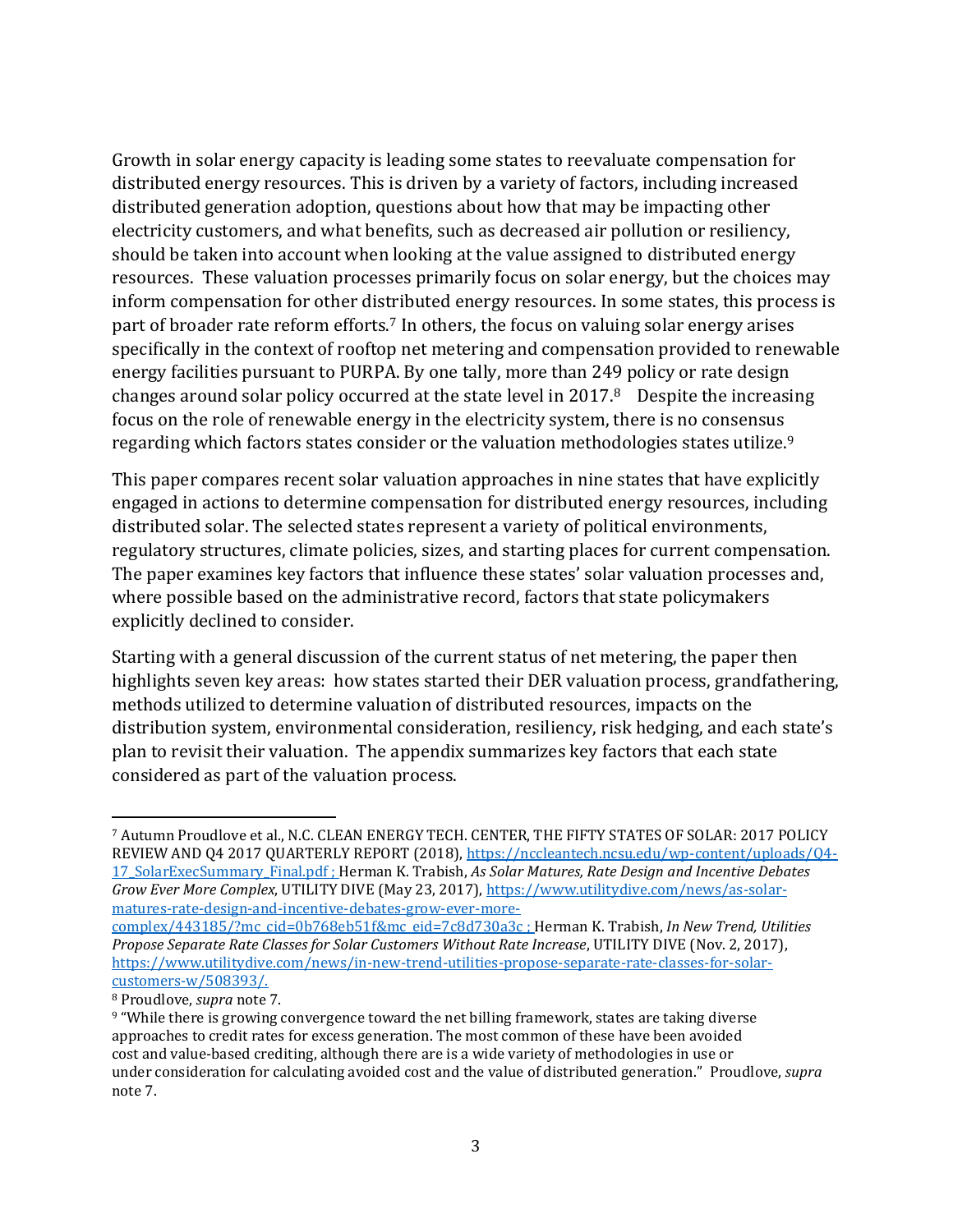#### Status of Net Metering

Net metering currently exists in 38 states plus the District of Columbia.10 The traditional concept of net metering is that a customer's electricity meter runs backwards – providing a direct offset between electricity used from the grid and electricity put back onto the grid.<sup>11</sup> While PURPA encourages states to adopt net metering, there are significant differences between how states have implemented net metering.

States have considered six main choices when implementing net metering and other valuation schemes which have led to differences in implementation.12 The first is whether all electric utilities in the state must offer net metering, or if municipal utilities or electric cooperatives are exempt. In Arizona, for example, the Salt River Project and municipal utilities are exempt from the mandate to provide net metering. California specifically exempts Los Angeles Department of Water and Power (publicly-owned electric utilities with more than 750,000 customers who also provide water are exempt, and LADWP is the only entity which meets that criteria). Which sources can use net metering has also developed differently on a state-by-state basis. Solar PV and wind are the most commonly qualified sources, with biomass and hydroelectric also able to be net metered in a majority of states with net metering programs. Combined heat and power/co-generation systems can also be net metered in a variety of states, including Arizona, Minnesota, New York and South Carolina.

The size of systems allowed varies between 10kW and 80MW, depending on the technology and the state. While highly variable, a common size constraint is that the maximum size of the installation is tied to the monthly or annual average usage of the site with the generation. For example, in Arizona, the cap is 125% of a customer's total connected load. Other states set the limit at 100% of annual usage, including South Carolina.

The amount of net metering allowed in the state can also be capped based on utility average or peak load, with states setting caps between 0.2% and 20% of utility load. California, Hawaii, New York, and South Carolina all have caps based either on utility peak demand or annual average demand. The owner of the renewable energy credits (RECs) awarded for the net-metered power generation is also a point of difference. A number of states, including Minnesota, have decided that the customer owns the RECs. Other states, including California, fall into a hybrid system, where RECs are transferred under specific conditions but are kept with the customer under other scenarios.

One of the most contentious issues more recently is whether net metering customers are considered a separate rate class, which could lead to different fixed rates or the imposition

 $\overline{\phantom{a}}$ <sup>10</sup> DSIRE, NET METERING (Nov. 2017), [http://ncsolarcen-prod.s3.amazonaws.com/wp](http://ncsolarcen-prod.s3.amazonaws.com/wp-content/uploads/2017/11/DSIRE_Net_Metering_November2017.pdf)[content/uploads/2017/11/DSIRE\\_Net\\_Metering\\_November2017.pdf.](http://ncsolarcen-prod.s3.amazonaws.com/wp-content/uploads/2017/11/DSIRE_Net_Metering_November2017.pdf) However, the number of states offering net metering has been declining over the last few years.

<sup>11</sup> *See* Richard L. Revesz and Burcin Unel, *Managing the Future of the Electricity Grid: Distributed Generation and Net Metering*, 41 Harv. Envtl. L. Rev. 43 (2017).

<sup>12</sup> Heather Payne, *A Tale of Two Solar Installations: How Electricity Regulations Impact Distributed Generation*, 38 U. Haw. L.R. 135 (2016).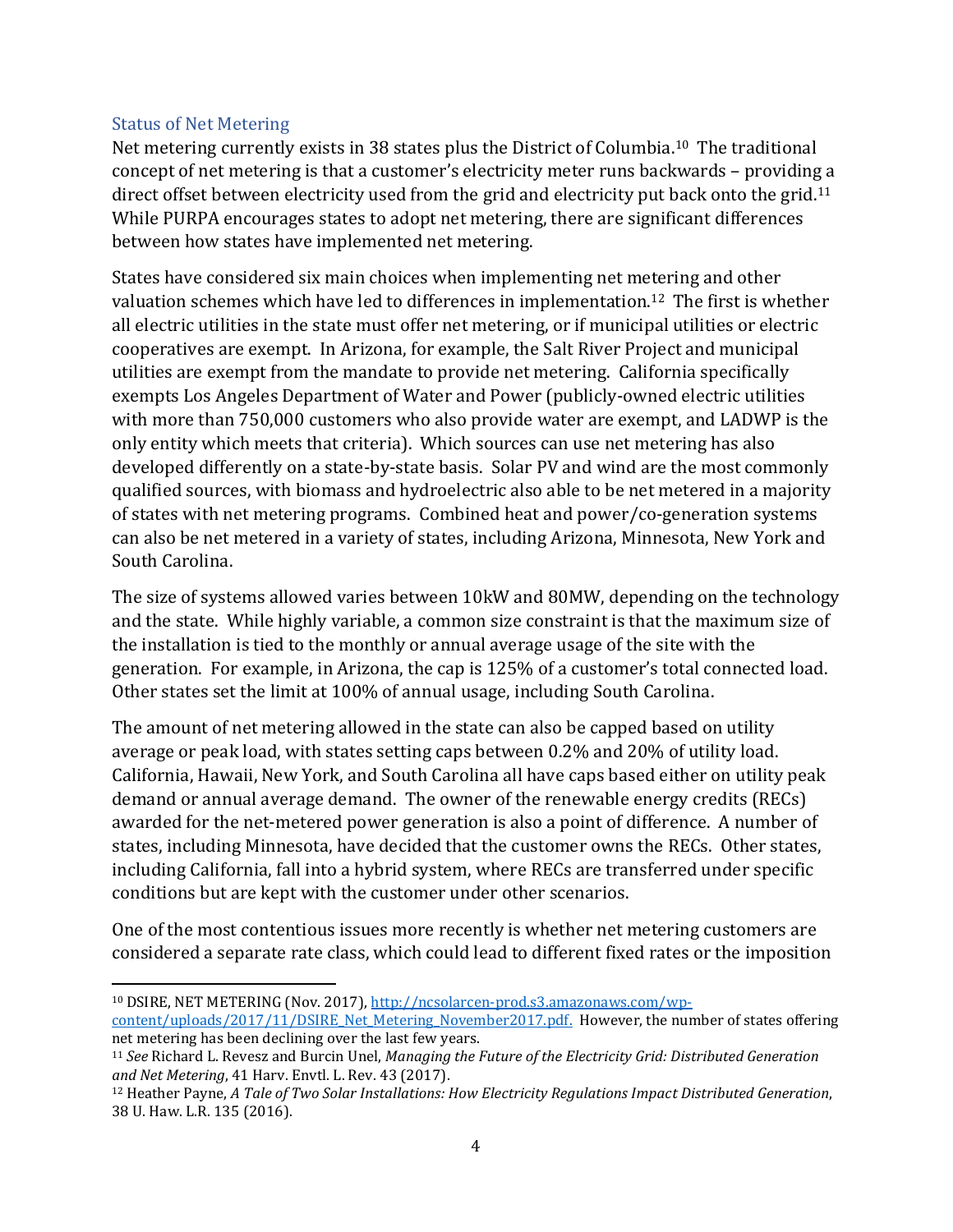of demand charges. Arizona and Hawaii have sorted customers with distributed energy generation into separate classes. In contrast, Nevada enacted a statute which specifically forbade classifying distributed energy generators as a separate rate class.

These considerations are independent of the primary question regarding direct compensation for electricity generated by the distributed energy resource but can have an impact on both valuation and adoption. Additionally, states continue to call some rate designs net metering when they actually provide valuations other than a one-for-one offset.

#### Origin and Oversight of the DER Valuation Processes

Some state legislatures have initiated inquiries into the value of distributed energy resources following the enactment of a statute requiring the action. In other states, the PUCs opened dockets on DER valuation on their own initiative. Of the states included in this study, legislatures in California, Massachusetts, Minnesota, New Hampshire, and South Carolina adopted statutes with varying degrees of specificity, while PUCs in Arizona, Hawaii, Mississippi, and New York initiated the valuation of distributed energy resources on their own. The legal circumstances underlying a state's decision to evaluate the value of distributed energy resources can influence the outcomes, as legislation may be more prescriptive regarding the factors to consider while PUC-initiated efforts may allow commissioners broader latitude regarding the factors to consider and the relative weight assigned to each. New legislation may also identify a broader range of societal interests to consider when assessing the value of distributed energy resources than may otherwise fall under the PUC.

For example, New Hampshire's legislature identified the following factors for the PUC to take into account when determining valuation: costs and benefits of customer generator facilities; avoidance of unjust and unreasonable cost shifting; rate effects on all customers; alternative rate structures, including time-based tariffs; whether there should be a limitation on the amount of generating capacity eligible for alternative net metering tariffs; the size of facilities eligible to receive net metering tariffs; timely recovery of lost revenue by the utility using an automatic rate adjustment mechanism; electric distribution utilities' administrative processes required to implement such tariffs and related regulatory mechanisms; continuance of reasonable opportunities for electric customers to invest in and interconnect customer generator facilities and receive fair compensation for such locally-produced power while ensuring costs and benefits are fairly and transparently allocated among all customers; and the promotion of a balanced energy policy that supports economic growth and energy diversity, independence, reliability, efficiency, regulatory predictability, environmental benefits and a modern and flexible grid.

Similarly, South Carolina's statute required the Public Service Commission to consider a number of factors when determining the value of distributed energy resources, including: avoided energy; energy losses/line losses (at generation, transmission and distribution); avoided capacity; ancillary services; transmission and distribution capacity; avoided criteria pollutants; avoided carbon dioxide emission cost; fuel hedge; utility integration and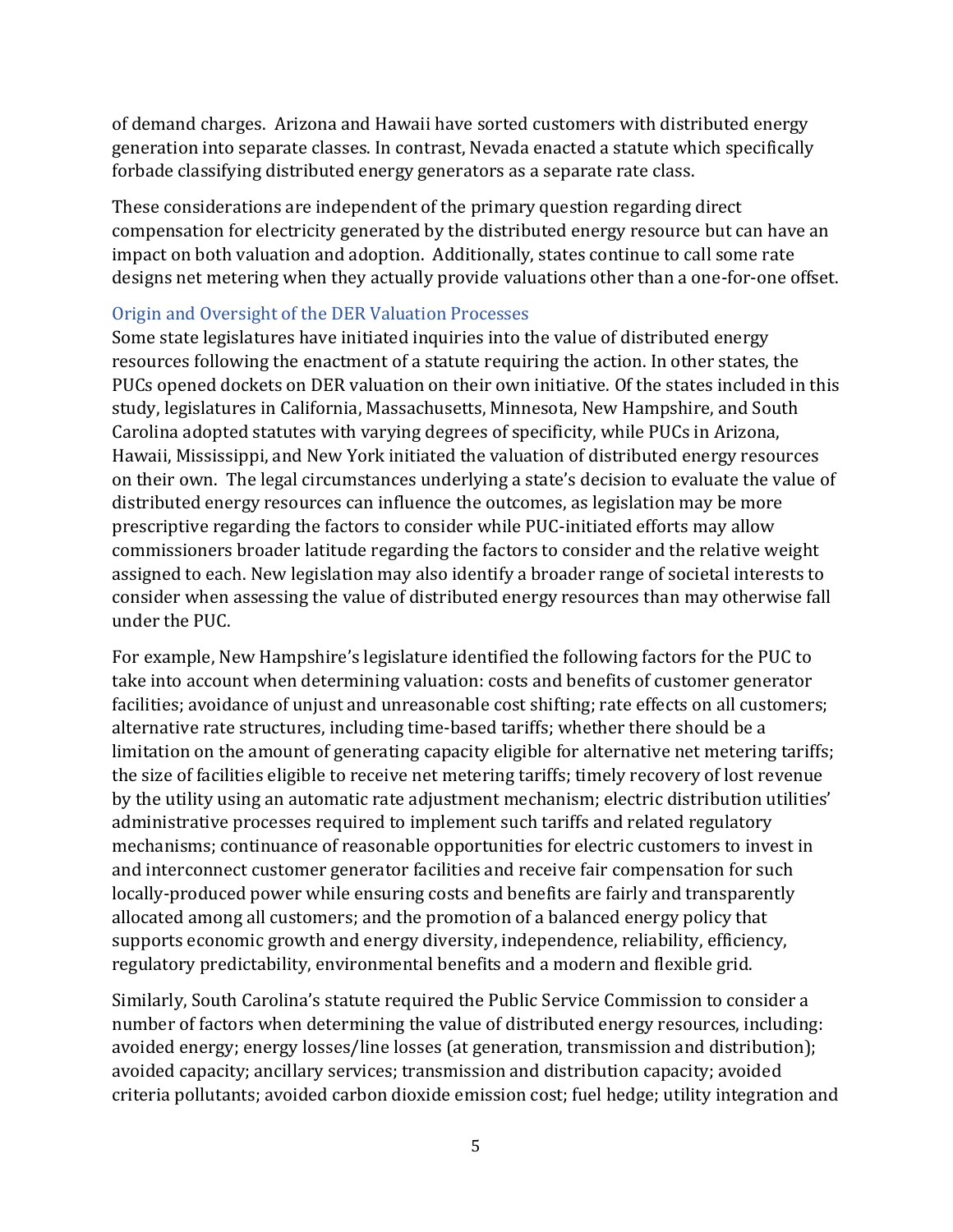interconnection costs; utility administration costs; environmental costs; and other categories which cannot currently be quantified but which will be continuously updated. However, the statute also specified that the avoided carbon dioxide emission cost was to be set at zero monetary value until state or federal laws or regulations result in an avoidable cost on utility systems for these emissions, and environmental costs had to be quantifiable and not based on estimates.

Who conducts the valuation analysis also varies by jurisdiction. PUC staff conducted the analyses in Arizona, New Hampshire, and New York. South Carolina's valuation is currently pending, with the state's Office of Regulatory Staff conducting the analysis. Minnesota took a slightly different approach; rather than the analysis being performed by PUC staff, public staff of the Minnesota Department of Commerce undertook the analysis.

California based its decision on information presented by utilities and intervenors, rather than tasking regulatory staff with conducing an independent inquiry. While not of primary importance to final outcomes, both New Hampshire and New York also took into account valuation analyses presented by third parties in addition to having public staff provide an analysis to the PUC.

Massachusetts and Mississippi did not perform any specific valuation determinations in the dockets studied as part of this analysis. As states look to determine how to change distributed energy valuation, one of the first questions is how to handle existing net metering customers.

## Treatment of Existing Net Metering Customers

Justifications for grandfathering in the net metering context are similar to other circumstances when policy changes impact the value of past infrastructure investments. Although the level of investment for a single rooftop solar installation pales in comparison to the costs of large-scale generation such as natural gas-fired power plants, the upfront costs of a rooftop solar installation may represent a significant investment for a homeowner or business owner. Changing compensation methodologies after the initial investments could impact the value of the rooftop system and thus the economic impacts for the owner, especially in light of payback periods of 10 years or more in certain jurisdictions. Some states have addressed this concern by exempting existing rooftop solar installations from any changes to net metering rates for a length of time deemed sufficient to recoup the initial capital investment.

Arizona and California both grandfathered existing customers for 20 years. New Hampshire grandfathered customers until 2040. New York adopted a slightly more complicated standard; the period is either 20 or 25 years, depending on the time of interconnection. However, developers can request a period longer than 20 years based on existing financial or contractual conditions.

While Nevada was not among the nine states included in this analysis, the state's experience in dramatically altering the value proposition for existing net metering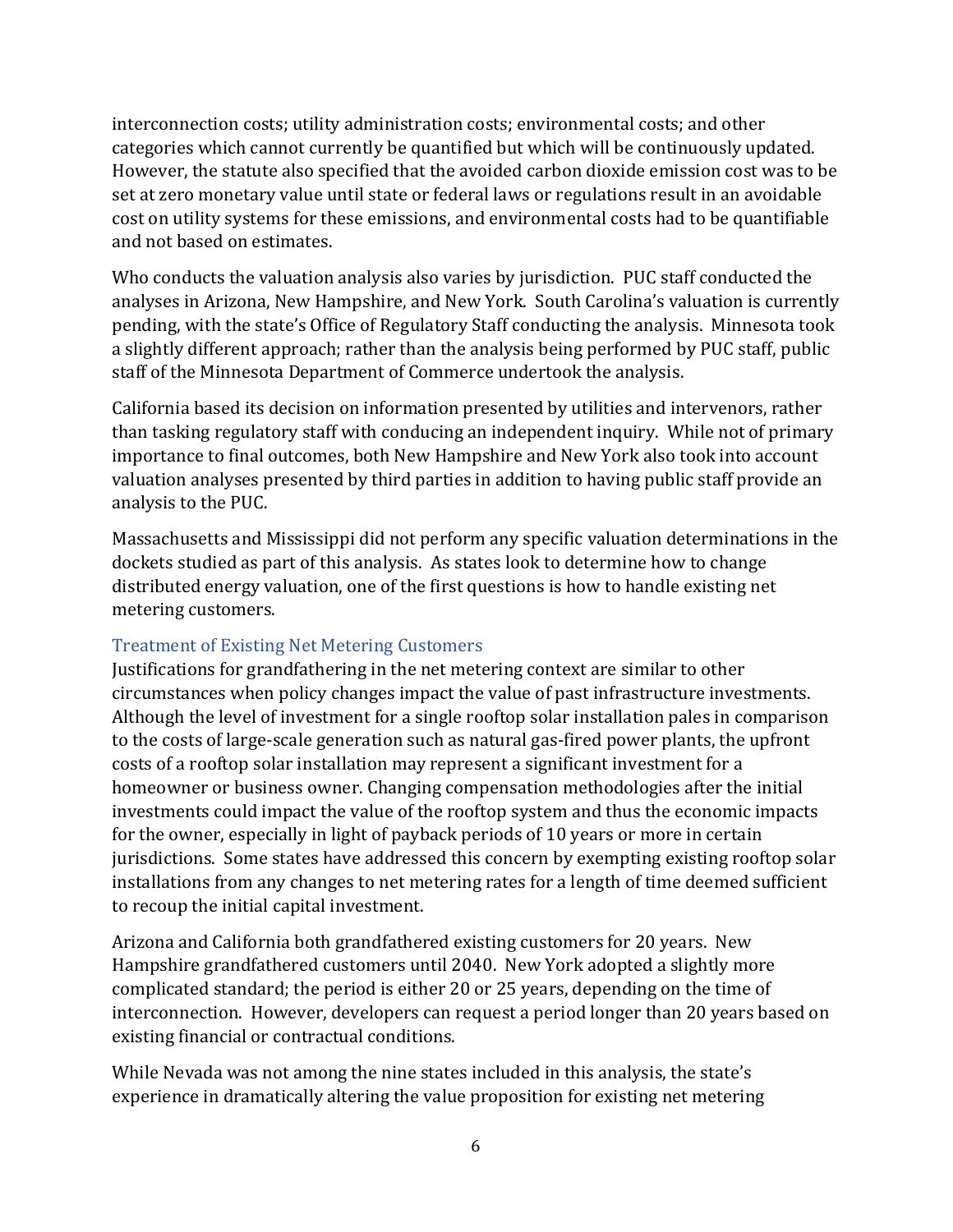customers may prove instructive. In December 2015, the Nevada PUC eliminated net metering for both new and existing customers, ramping down the valuation paid to existing net-metered customers over a short time span. With broad public support, the legislature passed new legislation in 2017 that reversed the net metering order and, additionally, prohibits customers with net metering from ever being considered in a separate rate class.13 While not retaining full retail-rate net metering, the valuation currently will be 95% of the retail rate, slowly trending down as more solar is added to the grid. The minimum price will be 75% of the retail rate. The commissioners who made the original decision to reduce net metering were also replaced, and, for the first time in 30 years, an investor-owned utility in the state was forced to decrease rates as part of a general rate case (both fixed and volumetric rates went down).14 While it was an uncertain situation for distributed energy valuation in Nevada for two years, the situation has now stabilized, with different commissioners, new legislation including a statutorily guaranteed right to selfgenerate electricity, and more consumer protections for those who adopt distributed generation.15 The public outcry from the policy change being applied retrospectively is widely considered to have brought these changes about.<sup>16</sup>

#### Methods Utilized to Determine DER Compensation

The methods used to determine the value of distributed energy resources vary greatly. An initial decision for many states is whether to value distributed energy resources at retail electricity rates, or to determine another valuation, most often starting with the wholesale electricity rate. California, New York, and South Carolina currently have retail-rate net metering for at least residential distributed generation customers, although California requires the payment of non-bypassable charges. New York, additionally, has chosen a different path for non-residential customers, based on the "value stack" approach. The value stack attempts to value distributed resources based on the locational marginal value of the energy plus value to the distribution system and environmental benefits to maximize the system as a whole. <sup>17</sup> With this formula, New York takes into account energy value (day ahead hourly zonal locational-based marginal price, inclusive of transmission losses); capacity value (different methodologies for intermittent and dispatchable technologies); environmental value (based on latest Tier 1 REC published by NYSERDA or Social Cost of Carbon, whichever is higher); demand reduction value and locational system relief value

<sup>13</sup> Julia Pyper, *Nevada PUC Approves Net Metering Rules Expected to Reboot the State's Rooftop Solar Industry*, GREENTECH MEDIA (Sept. 5, 2017), [https://www.greentechmedia.com/articles/read/nevada-puc-approves](https://www.greentechmedia.com/articles/read/nevada-puc-approves-net-metering-rules-expected-to-reboot-the-rooftop-solar#gs.tFEYAQE)[net-metering-rules-expected-to-reboot-the-rooftop-solar#gs.tFEYAQE.](https://www.greentechmedia.com/articles/read/nevada-puc-approves-net-metering-rules-expected-to-reboot-the-rooftop-solar#gs.tFEYAQE)

<sup>14</sup> Julia Pyper, *Regulators Deny NV Energy's Rate Increase, Garnering Cheers from Solar Advocates*, GREENTECH MEDIA (Jan. 4, 2017), [https://www.greentechmedia.com/articles/read/regulators-deny-nv-energy-rate](https://www.greentechmedia.com/articles/read/regulators-deny-nv-energy-rate-increase-rooftop-solar#gs.YGSovVc)[increase-rooftop-solar#gs.YGSovVc.](https://www.greentechmedia.com/articles/read/regulators-deny-nv-energy-rate-increase-rooftop-solar#gs.YGSovVc)

<sup>15</sup> *Id.*; *see also* Julia Pyper, Nevada's New Solar Law Is About Much More Than Net Metering, GREENTECH MEDIA (Jun. 16, 2017), [https://www.greentechmedia.com/articles/read/nevadas-new-solar-law-is-about](https://www.greentechmedia.com/articles/read/nevadas-new-solar-law-is-about-much-more-than-net-metering#gs.XQ91DIo)[much-more-than-net-metering#gs.XQ91DIo.](https://www.greentechmedia.com/articles/read/nevadas-new-solar-law-is-about-much-more-than-net-metering#gs.XQ91DIo) 

<sup>16</sup> Pyper, *supra* note 15.

<sup>17</sup> Michael Kuser & Rich Heidorn Jr., *NYPSC Adopts 'Value Stack' Rate Structure for DER*, RTO INSIDER (Mar. 9, 2017), [https://www.rtoinsider.com/nypsc-value-stack-rate-structure-der-39880/.](https://www.rtoinsider.com/nypsc-value-stack-rate-structure-der-39880/)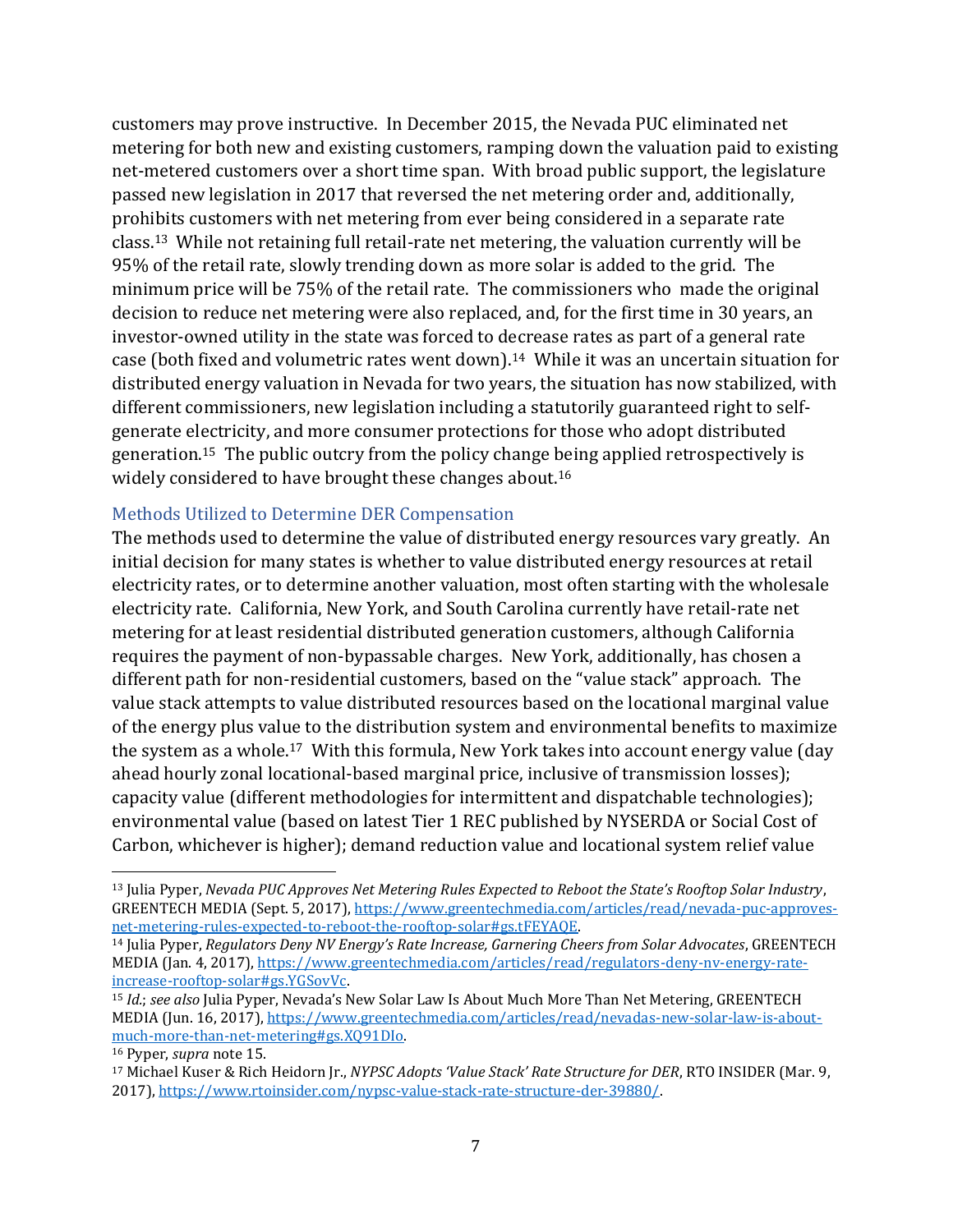(determined every three years; projects that qualify for LSRV will receive that compensation for ten years, whereas DRV shall not be fixed but instead changes as updated by the utility on a three-year basis).

Other states start with the avoided cost and then determine what other values to include in the value associated with distributed energy resources. Arizona, for example, added a number of additional considerations: avoided generation (energy and capacity), 18 transmission and distribution capacity with line losses adjusted for geographic location; grid support services; financial risk, including fuel price hedging and market price responses; security risks; and environmental considerations. In addition to the changes in valuation, Arizona has implemented export credits based on short-term valuation methods, specifically basing value on a five-year average of utility-scale solar PPA pricing.<sup>19</sup>

Minnesota, similarly, started with avoided cost<sup>20</sup> and then added avoided fixed plant operations and maintenance (O&M) costs, avoided variable plant O&M, avoided generation capacity cost (based on natural gas facilities), avoided reserve capacity cost, avoided transmission capacity cost, avoided distribution capacity cost (based on location), and avoided environmental cost. New Hampshire (pending a more detailed valuation study to be developed) values distributed resources at the wholesale energy cost plus 100% of the transmission charges and 25% of the distribution charges, but still requires distributed energy generators to pay per kWh non-bypassable charges. Hawaii, on the other hand, set the value for exported generation at just the energy avoided cost. $21$ 

Mississippi adopted a "buy all, sell all" approach for compensating owners of distributed energy systems. In a "buy all, sell all" approach, a customer has two meters – one for electricity coming onto the site, and one for electricity leaving it. All electricity coming onto the site is purchased by the customer, and all electricity leaving the site is purchased by the utility. This allows PUCs to assign different values to the electricity depending on whether it is being purchased from the utility or sold back to it. With this change, usage from the

l

<sup>20</sup> Minnesota similarly defined the avoided fuel cost based on energy market costs, which are not limited to a particular form of generation or are necessarily distributed. Benjamin L. Norris et al., Clean Power Res., Minnesota Value of Solar: Methodology (Jan. 30, 2014), [https://www.cleanpower.com/wp](https://www.cleanpower.com/wp-content/uploads/MN-VOS-Methodology-2014-01-30-FINAL.pdf)[content/uploads/MN-VOS-Methodology-2014-01-30-FINAL.pdf.](https://www.cleanpower.com/wp-content/uploads/MN-VOS-Methodology-2014-01-30-FINAL.pdf)

<sup>18</sup> The Arizona Corporation Commission adopted the Staff's proposed definition of avoided cost. Decision 75859, page 147-150. Staff defined avoided cost as the "costs of energy that would have been produced or purchased but for the existence of the DG." Decision 75859, page 103 FN 727,

http://images.edocket.azcc.gov/docketpdf/0000176114.pdf. This is not limited to only renewable resources or distributed energy resources, as renewable resources or distributed generation would not be the only sources which could see to the utility to meet this need. For a discussion of where states can limit avoided cost to comparable resources, *see generally* Felix Mormann, *Regulatory Opportunities for State Climate Policy*, 41 Harv. Envtl. L. Rev. 189 (2017).

<sup>19</sup> Julia Pyper, *Arizona Vote Puts an End to Net Metering for Solar Customers*, GREENTECH MEDIA (Dec. 21, 2016), [https://www.greentechmedia.com/articles/read/Arizona-Vote-Puts-an-End-to-Net-Metering-for-](https://www.greentechmedia.com/articles/read/Arizona-Vote-Puts-an-End-to-Net-Metering-for-Solar-Customers?utm_source=Daily&utm_medium=Newsletter&utm_campaign=GTMDaily#gs.uR4WwT0)[Solar-Customers?utm\\_source=Daily&utm\\_medium=Newsletter&utm\\_campaign=GTMDaily#gs.uR4WwT0.](https://www.greentechmedia.com/articles/read/Arizona-Vote-Puts-an-End-to-Net-Metering-for-Solar-Customers?utm_source=Daily&utm_medium=Newsletter&utm_campaign=GTMDaily#gs.uR4WwT0)

<sup>&</sup>lt;sup>21</sup> Hawaii continues to see solar adoption with this valuation, likely due to high electricity prices from the state's dependence on imported oil to generate electricity.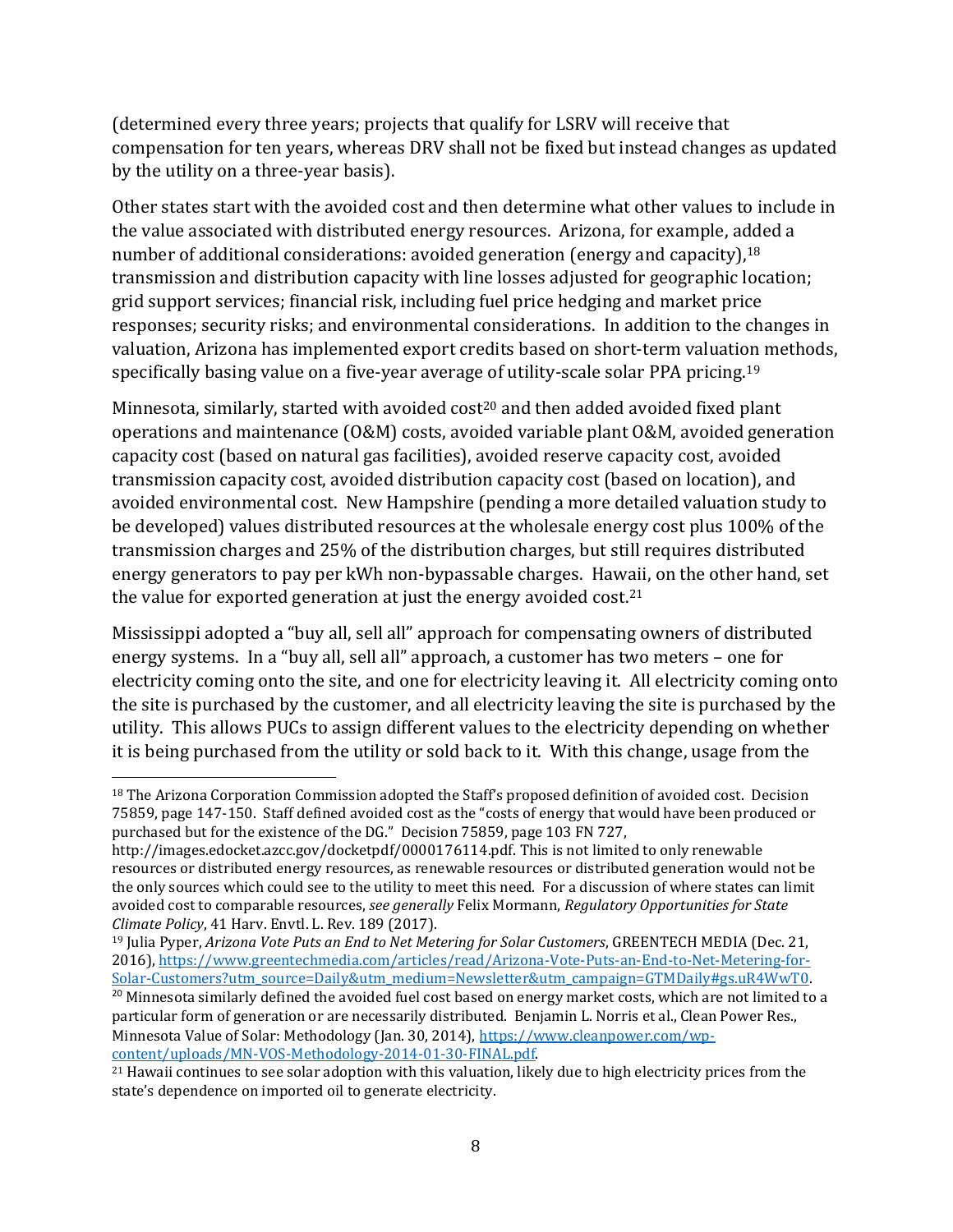grid is billed at the retail rate and excess electricity exported back to the grid is paid at the avoided cost rate (energy only, not capacity) plus 2.5 cents/kWh for currently unquantifiable benefits. Michigan also recently decided to change how they approach net metering and changed to a "buy all, sell all" approach. Per Michigan's new rules, all electricity purchased by the customer will be paid for at retail rate, but the utility will only pay avoided cost for the electricity generated and put back onto the grid.<sup>22</sup>

## Impacts on the Distribution System

One of the considerations when determining the value of solar is how distributed energy resources will impact the distribution grid. Many are in agreement that, at this point in time, distributed resources, especially rooftop solar, do not impact the transmission system. (California and Hawaii may be the exceptions, given the large penetration of rooftop systems in those states.) Therefore, it is generally agreed that distributed resources should be credited for the full amount of any avoided transmission charges. The calculation around the distribution system, however, is more nuanced and complicated.<sup>23</sup> At this point in time, no state has finalized a specific value, but some states are working on determining the methodology that they will use.

The distribution system was originally designed for one-way flows of electricity (i.e., from a power plant to a home). With two-way flows, several scenarios are possible. With certain scenarios, distributed generation can lead to decreased distribution spending (by avoiding the need for infrastructure upgrades, for example); with others, adding distributed generation on the system may lead to additional cost (where equipment needs to be updated to handle the additional generation coming into the system). The conditions will depend on circuit-level circumstances, potentially leading to difficulties in valuation. Other factors that could influence valuation include increases in the amount of distributed generation on a particular circuit, the amount of distributed generation consumed on-site, the location of the distributed generation on the circuit (in relation to the transformer), and changes to the timing of peak use on that distribution circuit.

Acknowledging that distributed energy resources, especially larger facilities, could have an impact on the distribution system, California ruled that systems larger than 1 MW can participate in net metering provided they have "no significant impact" on the distribution grid. Minnesota has not currently calculated a specific value, but has a placeholder for solar integration cost pending the ability for that value to be measurable in the future.

Other states have sought to specifically address the impact of distributed energy resources on the distribution grid. New York, for example, has opened a separate proceeding on the value of distributed generation to the distribution system (the "Value of D"), which is ongoing. New York's value stack for distributed energy resources provides compensation

 $\overline{\phantom{a}}$ <sup>22</sup> Robert Walton, *Michigan Nixes Net Metering*, UTILITY DIVE (Apr. 19, 2018), [https://www.utilitydive.com/news/michigan-nixes-net-metering/521755/.](https://www.utilitydive.com/news/michigan-nixes-net-metering/521755/)

<sup>23</sup> *See generally* Joel B. Eisen and Felix Mormann, *Free Trade in Electric Power*, 2018 Utah L. Rev. 48, [https://dc.law.utah.edu/ulr/vol2018/iss1/2/.](https://dc.law.utah.edu/ulr/vol2018/iss1/2/)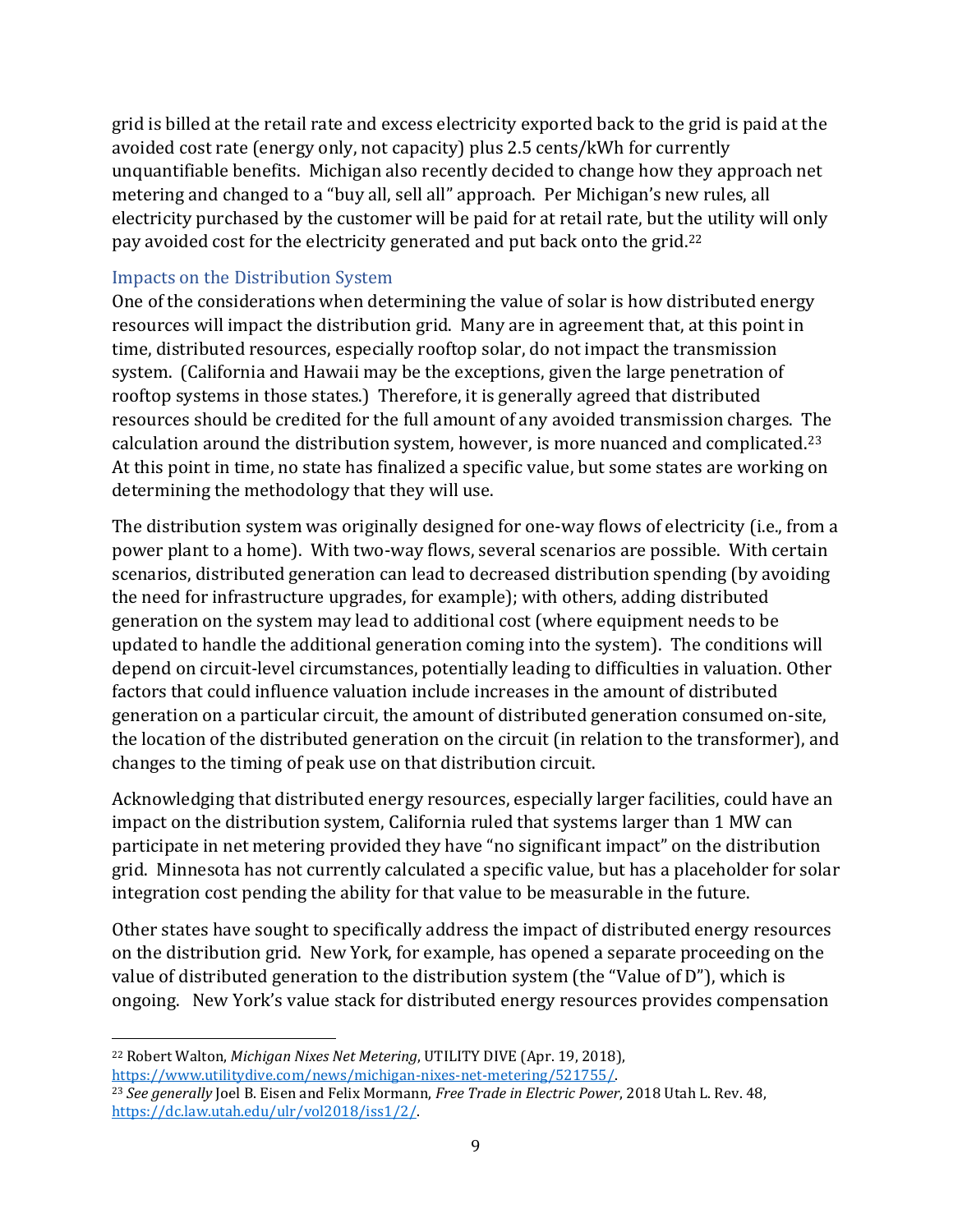for avoided distribution-level infrastructure costs (as mentioned above) through the demand reduction value (DRV) and locational system relief value (LSRV). "The DRV applies to all projects in a utility's territory and is based on the utility's average cost of service. The LSRV is specific to projects that, based on their location and characteristics, contribute to meeting a particular utility need and therefore provide a specific, higher value to the distribution system."24 However, these are based on the utility's marginal cost of service, which ranges from a low of \$15/kW to a high of \$226/kW in New York based on utility methodologies and inputs. <sup>25</sup> This has led to uncertainty around what the value would be for any particular distributed project. New York has plans to further standardize and improve these calculations during the next phase of the value-stack proceeding.<sup>26</sup> Similarly, Arizona also tied the value provided to the distribution system to location, including distribution capacity with line losses adjusted for geographic location in the valuation calculation, as did Minnesota, including avoided distribution capacity cost based on location.

New Hampshire took a different approach. Given that, as a restructured state, transmission and distribution charges were already calculated separately, distributed generation received the full value for transmission costs, but only 25% of distribution costs.27 This was to acknowledge that distributed generation would create some costs for the distribution network, but that there were also cases where it would be beneficial. Rather than attempt to calculate it specifically on a circuit-by-circuit and project-by-project basis, New Hampshire opted to use the 25% average until better data are available.<sup>28</sup> South Carolina was less specific, requiring energy, line losses, and capacity from the distribution system to be factored into the value of distributed resources.

#### Environmental Benefits

 $\overline{\phantom{a}}$ 

Based on 2017 data from the U.S. Energy Information Administration, about 63% of total U.S. electricity production was from fossil fuel sources, including coal, natural gas, and

<sup>24</sup> Order on Phase One Value of Distributed Energy Resources Implementation Proposals, Cost Mitigation Issues, and Related Matter at 5, 10, In the Matter of the Value of Distributed Energy Resources, No. 15-E-0751, and Proceeding on Motion of the Commission as to the Policies, Requirements and Conditions For Implementing a Community Net Metering Program, No. 15-E-0082 (N.Y. Pub. Serv. Comm'n Sept. 14, 2017) [hereinafter Order on Phase One Value].

<sup>25</sup> Jeff St. John, *Why Solar Advocates Are Crying Foul Over New York's Latest REV Order*, GREENTECH MEDIA (Sept. 19, 2017)[, https://www.greentechmedia.com/articles/read/why-solar-advocates-are-crying-foul](https://www.greentechmedia.com/articles/read/why-solar-advocates-are-crying-foul-over-new-yorks-latest-rev-order#gs.6rMsPnA)[over-new-yorks-latest-rev-order#gs.6rMsPnA.](https://www.greentechmedia.com/articles/read/why-solar-advocates-are-crying-foul-over-new-yorks-latest-rev-order#gs.6rMsPnA) 

<sup>26</sup> Order on Phase One Value, *supra* note 24, at 8, 12.

 $27$  The 25% value was part of a negotiated settlement; some parties to the proceeding wanted 0%, and some 100%.

<sup>28</sup> On April 30, 2018, the Commission directed parties to this proceeding to conduct a distribution-level locational DG valuation study to evaluate alternative study designs and methodologies to address the potential locational value of DG on the utility distribution system. Docket Development of New Alternative Net Metering Tariffs and/or Other Regulatory Mechanisms And Tariffs For Customer-Generators, Order No. 26,124 Addressing Non-Wires Alternatives Pilot Program, 30 April 2018.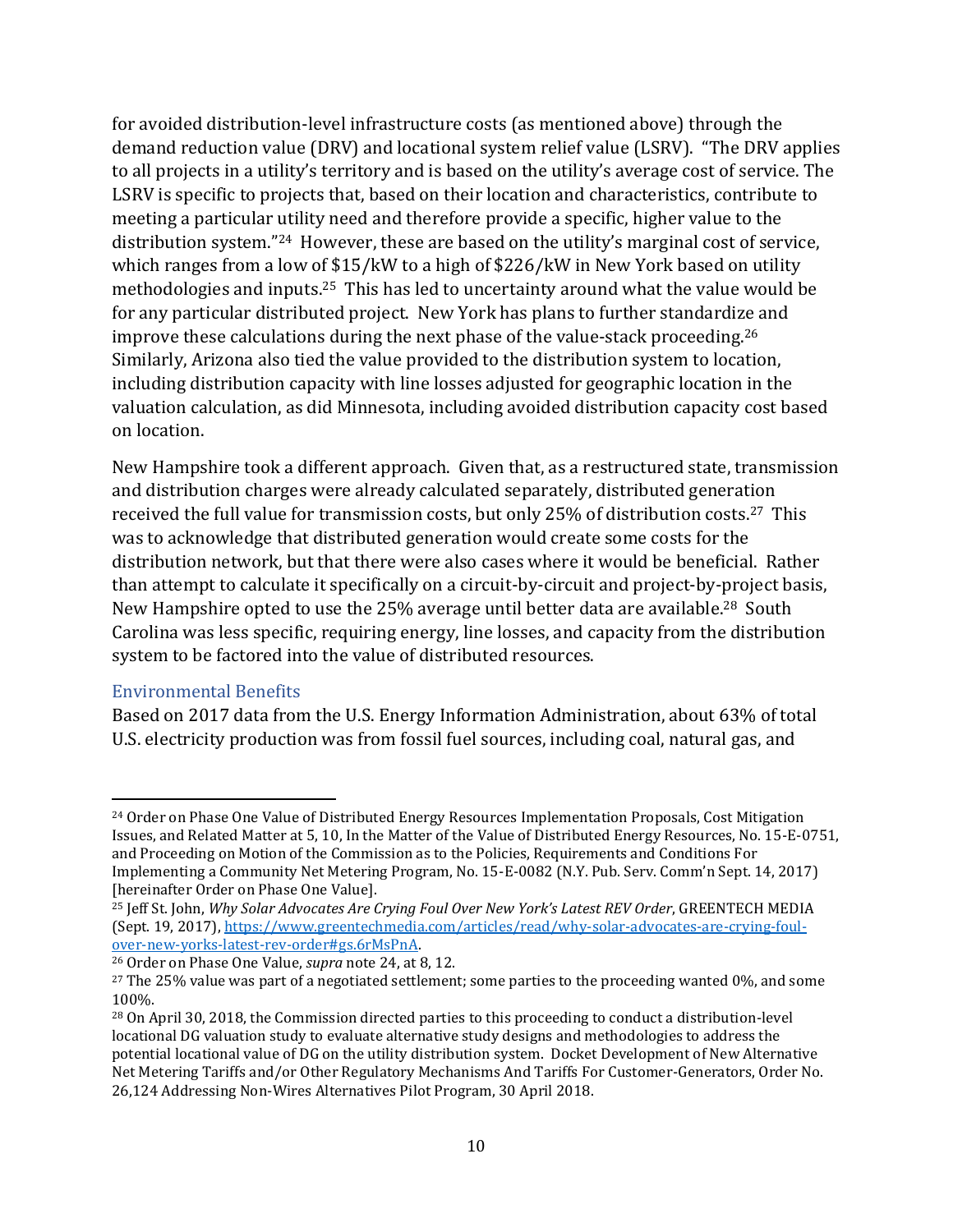petroleum. <sup>29</sup> Emissions from coal plants include varying amounts of carbon dioxide, carbon monoxide, sulfur dioxide, nitrogen oxides, particulate matter, and heavy metals such as mercury, whereas emissions considerations for natural gas focus mostly on carbon dioxide. <sup>30</sup> The degree to which these are released per unit of electricity produced depends on the source.31 The emissions from fossil fuel plants can contribute to climate change, acid rain, respiratory problems, heart disease, asthma and bronchitis, or other health problems.32 Which of these sources produce more electricity for a given area – or whether cleaner sources like hydropower, wind and solar supply more of the local electricity – will have an impact on what environmental benefits might be achieved through the adoption of distributed energy resources.

As with many of the attributes associated with distributed resources, state approaches to evaluating the potential environmental benefits vary greatly. In Arizona, for example, environmental benefits including carbon emissions, criteria pollutants, and water and land impacts can be factored into the valuation, but only if these are not already considered in operating costs. Minnesota was also specific, including the value of avoided environmental costs based on the federal government's metric for the social cost of carbon and Minnesotaspecific externality costs within a specific utility service territory. Currently, Minnesota anticipates the likely cost of carbon regulations to be in the range of \$5 to \$25 per ton of CO2. <sup>33</sup> New York included an environmental value in the value stack provided to distributed energy resources, based on the latest Tier 1 REC published by NYSERDA (which for 2017 was \$21.7134), or the social cost of carbon (which was around \$36 in 2016 with a suggested value of \$42 from the Interagency Working Group in 201735), whichever is higher. New Hampshire's legislature included a mandate for the commission that the value was to factor in environmental benefits but was not more specific than that. South Carolina's legislative mandate also stated that environmental costs should be taken into account but mandated that those values must be quantifiable and not based on estimates.

 $\overline{a}$ <sup>29</sup> U.S. ENERGY INFO. ADMIN., WHAT IS U.S. ELECTRICITY GENERATION BY ENERGY SOURCE? (2017), [https://www.eia.gov/tools/faqs/faq.php?id=427&t=3.](https://www.eia.gov/tools/faqs/faq.php?id=427&t=3)

<sup>30</sup> U.S. ENERGY INFO. ADMIN., ELECTRICITY EXPLAINED: ELECTRICITY AND THE ENVIRONMENT (2017), [https://www.eia.gov/energyexplained/index.cfm?page=electricity\\_environment.](https://www.eia.gov/energyexplained/index.cfm?page=electricity_environment) *See also* U.S. Energy Info. Admin., Frequently Asked Questions: What are the greenhouse gas and air pollutant emissions factors for fuels and electricity?,<https://www.eia.gov/tools/faqs/faq.php?id=76&t=11>.

<sup>31</sup> U.S. Energy Info. Admin., Carbon Dioxide Emissions Coefficients (Feb. 2, 2016), [https://www.eia.gov/environment/emissions/co2\\_vol\\_mass.php.](https://www.eia.gov/environment/emissions/co2_vol_mass.php)

<sup>32</sup> U.S. ENERGY INFO. ADMIN., ELECTRICITY EXPLAINED: ELECTRICITY AND THE ENVIRONMENT (2017), [https://www.eia.gov/energyexplained/index.cfm?page=electricity\\_environment.](https://www.eia.gov/energyexplained/index.cfm?page=electricity_environment)

<sup>33</sup> Jeffrey Tomich, *Minn. Tackles Timing, Cost of Carbon Regulations*, ENERGYWIRE (Apr. 23, 2018), [https://www.eenews.net/energywire/2018/04/23/stories/1060079769.](https://www.eenews.net/energywire/2018/04/23/stories/1060079769)

<sup>34</sup> CLEAN ENERGY STANDARD, N.Y. STATE ENERGY RESEARCH & DEV. AUTHORITY, 2017 SOLICITATION (2017), [https://www.nyserda.ny.gov/All-Programs/Programs/Clean-Energy-Standard/Renewable-](https://www.nyserda.ny.gov/All-Programs/Programs/Clean-Energy-Standard/Renewable-Generators-and-Developers/RES-Tier-One-Eligibility/Solicitations-for-Long-term-Contracts/2017-Solicitation)[Generators-and-Developers/RES-Tier-One-Eligibility/Solicitations-for-Long-term-Contracts/2017-](https://www.nyserda.ny.gov/All-Programs/Programs/Clean-Energy-Standard/Renewable-Generators-and-Developers/RES-Tier-One-Eligibility/Solicitations-for-Long-term-Contracts/2017-Solicitation) [Solicitation.](https://www.nyserda.ny.gov/All-Programs/Programs/Clean-Energy-Standard/Renewable-Generators-and-Developers/RES-Tier-One-Eligibility/Solicitations-for-Long-term-Contracts/2017-Solicitation)

<sup>35</sup> NAT'L ACADS. OF SCI., ENG'G, & MED., VALUING CLIMATE DAMAGES: UPDATD ESTIMATION OF THE SOCIAL COST OF CARBON DIOXIDE 2 (2017), [https://www.nap.edu/read/24651/chapter/2#2.](https://www.nap.edu/read/24651/chapter/2#2)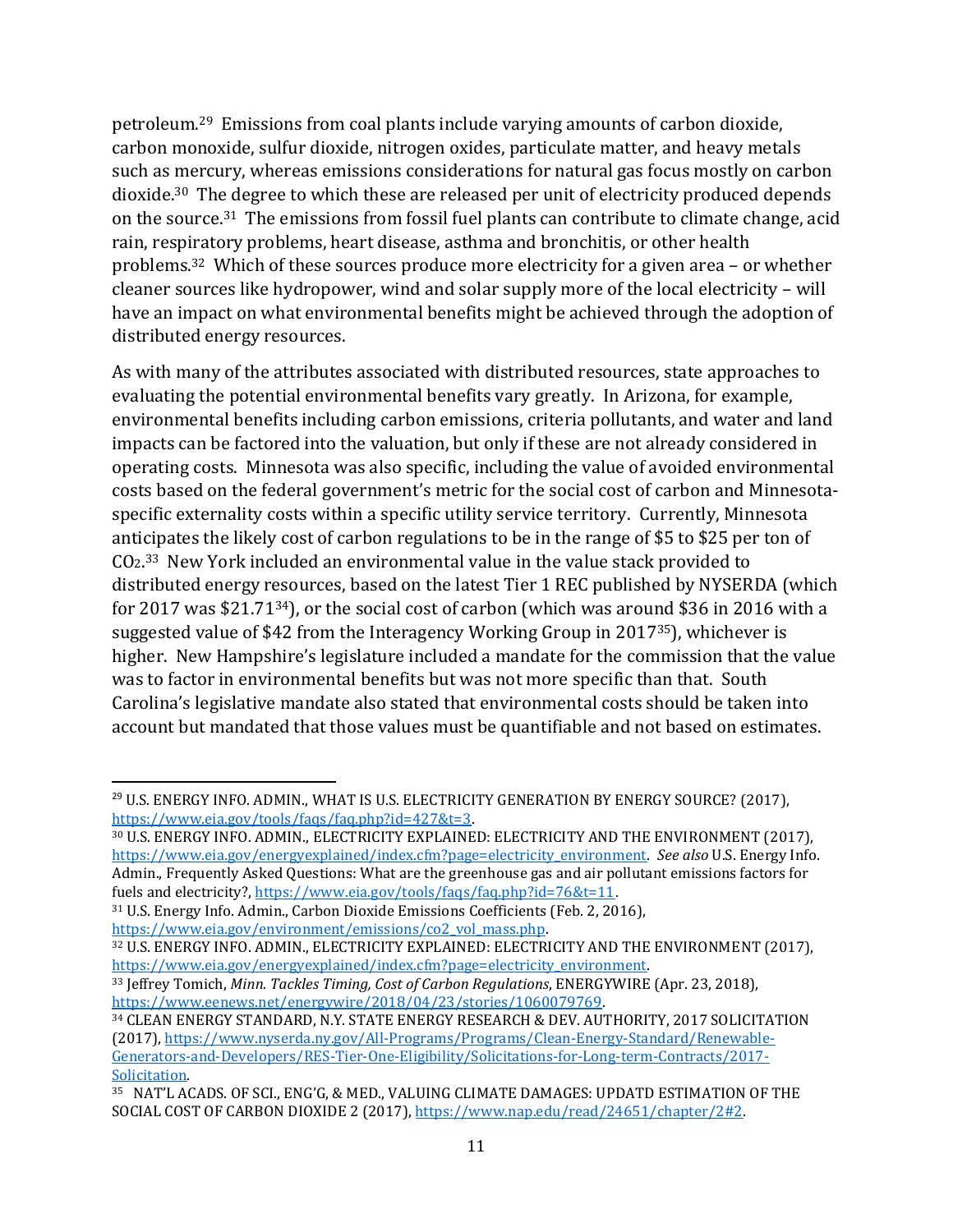#### Resiliency Attributes

Grid resiliency – generally thought of as the ability of the grid to recover after disasters or other life-threatening emergencies, and different from grid reliability – is difficult to define and to qualify. While more utilities and PUCs are starting to consider grid resilience, few have attempted to quantify the benefits that distributed energy resources may have in relation to grid resilience, or even define exactly what they mean when they use the term grid resilience. Arizona included security risks (both resilience and reliability) in the state's valuation, although these were not quantified, but instead simply included in the list of criteria to be considered. While New Hampshire adopted a long list of state DER goals, including promoting independence and reliability, resiliency was not included among them. However, the state requires customers using net metering to pay non-bypassable charges that include a storm recovery surcharge—a cost that is otherwise incorporated into customers' regular billing, and arguably adds to the state's resiliency through ensuring sufficient funds for restoration.

#### Risk-Hedging Attributes

Renewable energy resources can help hedge against the financial and regulatory risks facing the electricity sector. For example, solar and wind generation do not require fuel purchases and thus avoid the risk of fuel price volatility that has historically affected natural gas-fired generation. Solar energy also has predictable construction costs and relatively short construction time frames compared to other electricity generation options. Because most distributed energy generation does not emit air pollutants or utilize water, the facilities can also help electric power generators manage regulatory uncertainty regarding climate policy and other environmental regulations.

Despite the risk-hedging attributes associated with renewable energy, few states explicitly consider this factor in their DER valuation processes. Arizona considers valuations for financial risk, including fuel price hedging, in its calculations. The South Carolina legislature also identified fuel hedging as a factor for regulators to consider when valuing distributed energy resources. To date, neither state has quantified the risk-hedging benefits of DER.

## Plans to Revisit DER Valuation

A number of states have specifically noted that either more information is needed or that the solution being implemented at this point in time is an interim one. Arizona will determine in future rate cases if they are going to retain valuation based on the five-year average of utility-scale solar PPA pricing or move to an avoided-cost methodology that "uses five-year forecasting to evaluate the costs and values of energy, capacity and other services delivered to the grid from distributed generation."36 California plans to revisit retail-rate net metering (with non-bypassable charges) in 2020. Minnesota's valuation methodology includes two placeholder values, pending available data in the future. Mississippi is conducting an independent consultant study to determine if the 2.5 cent/kWh adder is the right value, or if it should be changed, and what values should be

 $\overline{a}$ <sup>36</sup> Pyper, *supra* note 19.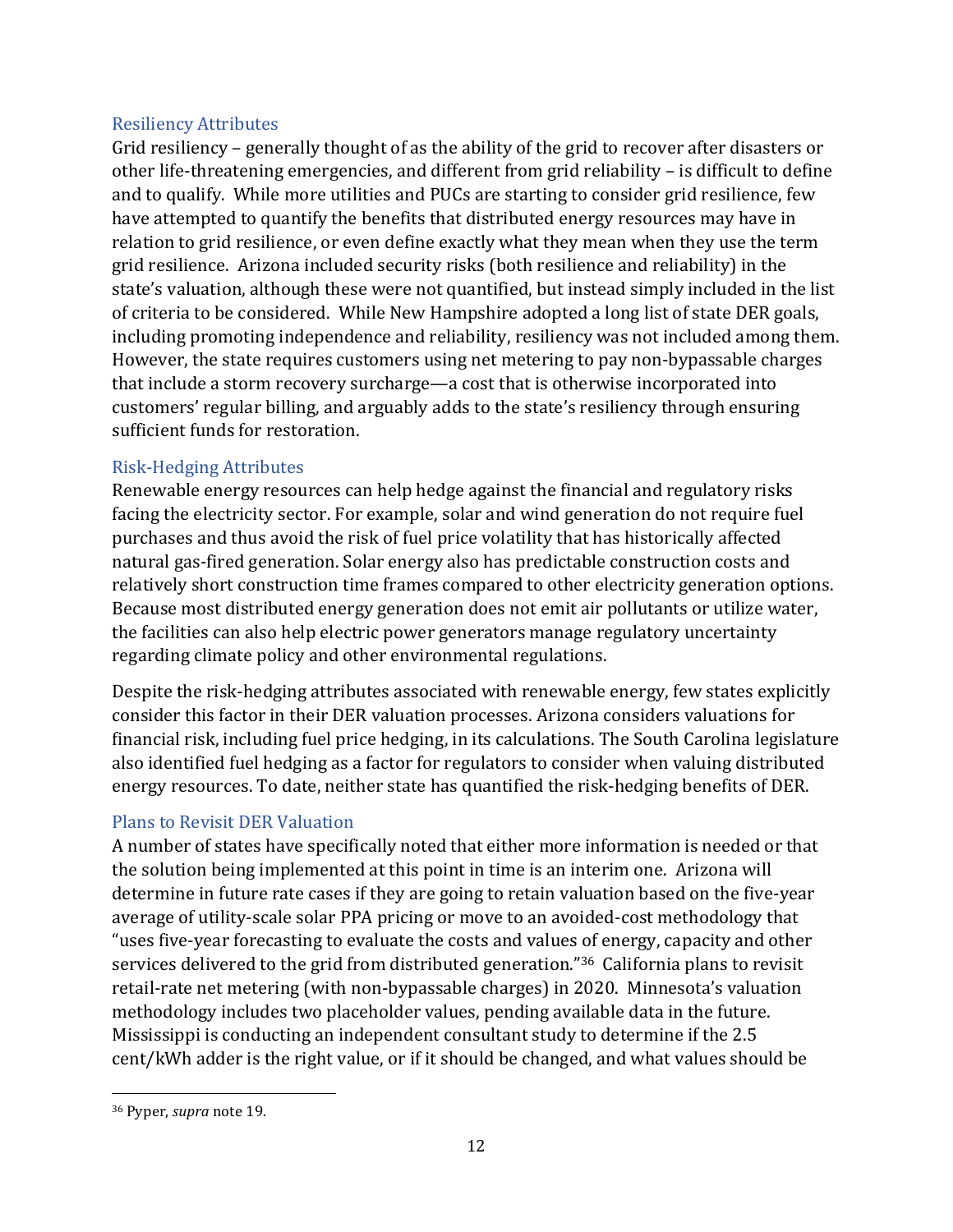included in that decision. New Hampshire will revisit after a working group determines the details of data collection for a distributed energy resources valuation study and that study is performed. New York, while adopting the value stack approach for distributed energy resources,<sup>37</sup> continues to evaluate the appropriate valuation overall for distributed resources within the "Value of D" proceeding.

#### **Conclusion**

The nine states analyzed for this project have each taken a different path to valuation of distributed energy resources, and that is likely to continue into the future. State-level policy choices will continue to impact the valuation determinations made. While outside of the specific categories looked at in this paper, states continue to make other policy choices which impact their valuation decisions. Arizona, for example, specifically decided not to include any social impacts, including economic development opportunities, as being too speculative. California is moving all customers to default time-of-use (TOU) rates with an opt-out, but net-metered customers will not be able to choose to move back out of a TOU rate. Massachusetts most specifically dealt with land use concerns, grouping projects into those where the land hosting the project is agricultural or non-agricultural, and allowing the base compensation rate to have the potential for both adders (for specific locations like brownfield and landfills or as solar canopies; for shared community solar, low income properties, or public entities; and for storage and solar trackers) and subtractors (for greenfield development). Mississippi has also made low-income customer adoption a priority by providing a specific 2 cents/kWh adder for low income customers. As distributed generation penetration increases, states will continue to make choices based on state policies and goals that impact distributed generation valuation and customer choice.

## Summary Table

This table summarizes the above material, and only includes what was found in the particular orders or statutes described in the Appendix. It does not reflect other aspects of state policy, but rather is limited to the material directly researched for this paper.

|                | Initiated by | Grandfathering | Distribution | Environmental   | Risk    | Plans   |
|----------------|--------------|----------------|--------------|-----------------|---------|---------|
|                |              |                | Impacts      | <b>Benefits</b> | Hedging | to      |
|                |              |                |              |                 |         | Revisit |
| Arizona        | PUC.         | Yes            | Yes          | Yes             | Yes     | Yes     |
| California     | Legislature  | <b>Yes</b>     | Yes          |                 |         | Yes     |
| Hawaii         | PUC.         |                |              |                 |         |         |
| Massachusetts  | Legislature  |                |              |                 |         |         |
| Minnesota      | Legislature  |                | Yes          | Yes             |         | Yes     |
| Mississippi    | PUC.         |                |              |                 |         | Yes     |
| New Hampshire  | Legislature  | <b>Yes</b>     | Yes          | Yes             |         | Yes     |
| New York       | PUC.         | Yes            | Yes          | <b>Yes</b>      |         | Yes     |
| South Carolina | Legislature  |                | Yes          | Yes             | Yes     |         |

 $\overline{a}$ <sup>37</sup> *Briefing Notes: Value of DER— Phase I Order*, E9 INSIGHTS (Mar. 2017), [https://gallery.mailchimp.com/3dcda9a0dee5aecdf43892999/files/47f317c5-0ce8-4d4b-9132-](https://gallery.mailchimp.com/3dcda9a0dee5aecdf43892999/files/47f317c5-0ce8-4d4b-9132-4ff26bb0e401/Briefing_Notes_Value_of_DER_Phase_I_Order.01.pdf) [4ff26bb0e401/Briefing\\_Notes\\_Value\\_of\\_DER\\_Phase\\_I\\_Order.01.pdf.](https://gallery.mailchimp.com/3dcda9a0dee5aecdf43892999/files/47f317c5-0ce8-4d4b-9132-4ff26bb0e401/Briefing_Notes_Value_of_DER_Phase_I_Order.01.pdf)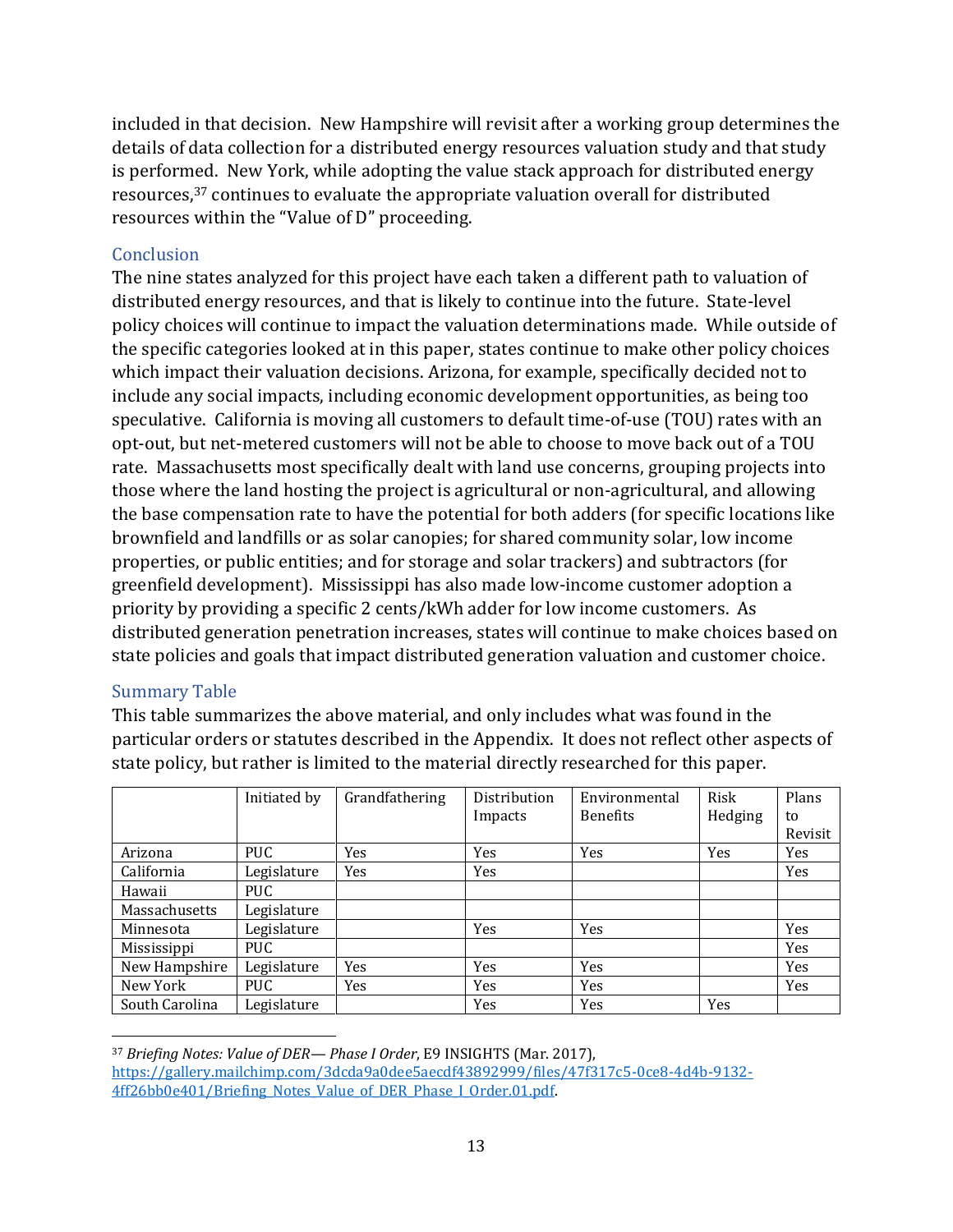#### Appendix – State Valuation Considerations

| ARIZONA <sup>38</sup>                                                                                                                                                                                                                                                                                                                                                                                                                                                                                                                                                                                                                                                                                                                                |                                                                                                          |  |  |
|------------------------------------------------------------------------------------------------------------------------------------------------------------------------------------------------------------------------------------------------------------------------------------------------------------------------------------------------------------------------------------------------------------------------------------------------------------------------------------------------------------------------------------------------------------------------------------------------------------------------------------------------------------------------------------------------------------------------------------------------------|----------------------------------------------------------------------------------------------------------|--|--|
| <b>Factors chosen</b>                                                                                                                                                                                                                                                                                                                                                                                                                                                                                                                                                                                                                                                                                                                                | <b>Factors identified but not adopted</b>                                                                |  |  |
| • 5- year timeframe<br>• Avoided energy costs, including energy and system<br>losses<br>• Avoided generation, transmission and distribution<br>capacity with line losses adjusted for geographic<br>location<br>• Grid support services<br>• Financial risk, including fuel price hedging and<br>market price responses<br>• Security risks (reliability and resilience)<br>• Environmental considerations, including carbon<br>emissions, criteria pollutants, water and land impacts;<br>but will not duplicate if these are already considered<br>in operating costs<br>• Existing net metered customers grandfathered for 20<br>years<br>• Analysis on valuation performed by ACC staff,<br>voluntarily undertaken as part of the ACC Renewables | • Longer timeframe (20 to 30 years)<br>• Social impacts, including economic development<br>opportunities |  |  |

http://images.edocket.azcc.gov/docketpdf/0000176114.pdf.

<sup>38</sup> In the Matter of the Commission's Investigation of Value & Cost of Distributed Generation., 334 P.U.R.4th 29, Decision No. 75859 (Jan. 3, 2017), at 106, 114, 134, 148, 150, 152– 54, 156, 157,

<sup>39</sup> In the Matter of the Commission's Investigation of Value & Cost of Distributed Generation., 334 P.U.R.4th 29, Decision No. 75859 (Jan. 3, 2017), at 5, http://images.edocket.azcc.gov/docketpdf/0000176114.pdf.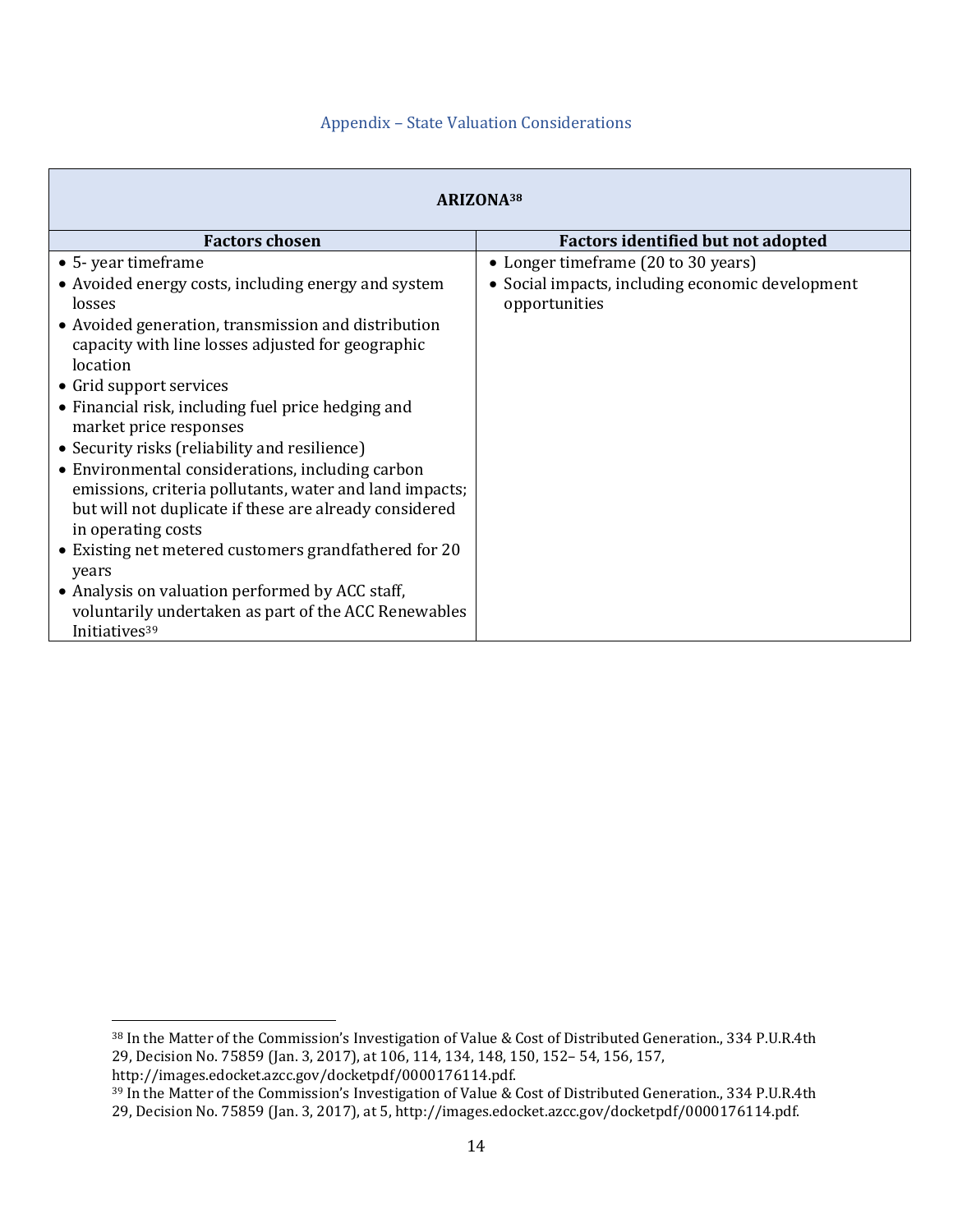| <b>CALIFORNIA40</b>                                                                                                                                                                                                                                                                                                                                                                                                                                                                                                                                                                                                                                                                                                                                                                                                                                                                                                                                                                                                                                                                                                                                                                                                                                                                                                                                                                                                                                                                                          |                                                                                                                                                                                                                                                                                                                                                                                                                                                                                                                                                                                                                                                                                                                                                                                                                                                                                                                                                                                                                                                                                                                                                                                                                                                                                                                                                                                            |  |
|--------------------------------------------------------------------------------------------------------------------------------------------------------------------------------------------------------------------------------------------------------------------------------------------------------------------------------------------------------------------------------------------------------------------------------------------------------------------------------------------------------------------------------------------------------------------------------------------------------------------------------------------------------------------------------------------------------------------------------------------------------------------------------------------------------------------------------------------------------------------------------------------------------------------------------------------------------------------------------------------------------------------------------------------------------------------------------------------------------------------------------------------------------------------------------------------------------------------------------------------------------------------------------------------------------------------------------------------------------------------------------------------------------------------------------------------------------------------------------------------------------------|--------------------------------------------------------------------------------------------------------------------------------------------------------------------------------------------------------------------------------------------------------------------------------------------------------------------------------------------------------------------------------------------------------------------------------------------------------------------------------------------------------------------------------------------------------------------------------------------------------------------------------------------------------------------------------------------------------------------------------------------------------------------------------------------------------------------------------------------------------------------------------------------------------------------------------------------------------------------------------------------------------------------------------------------------------------------------------------------------------------------------------------------------------------------------------------------------------------------------------------------------------------------------------------------------------------------------------------------------------------------------------------------|--|
| <b>Factors chosen</b>                                                                                                                                                                                                                                                                                                                                                                                                                                                                                                                                                                                                                                                                                                                                                                                                                                                                                                                                                                                                                                                                                                                                                                                                                                                                                                                                                                                                                                                                                        | <b>Factors identified but not adopted</b>                                                                                                                                                                                                                                                                                                                                                                                                                                                                                                                                                                                                                                                                                                                                                                                                                                                                                                                                                                                                                                                                                                                                                                                                                                                                                                                                                  |  |
| • Continue basic net metering structure, including retail<br>rate compensation<br>• Adopt default time of use (TOU) rates for all<br>residential customers; all new net metering<br>customers have no option to opt out of a time-<br>differentiated rate<br>• Customers who opt into a TOU rate prior to default<br>residential TOU rates going into effect can stay on that<br>TOU rate for a period of five years<br>• New net metering customers pay interconnection<br>costs of \$75-\$150 (waived for low income<br>households)<br>• Net metering customers must pay non-bypassable<br>charges on each kWh of electricity they consume from<br>the grid, including the Public Purpose Program<br>Charge, the Nuclear Decommissioning Charge, the<br>Competition Transition Charge, and the Department<br>of Water Resources Bond Charges<br>• No change to standby charges<br>• Systems larger than 1 MW can participate in net<br>metering provided they have "no significant impact"<br>on the distribution grid and pay all interconnection<br>costs<br>• Customers under current net metering standard<br>grandfathered for 20 years from the date of the<br>customer's interconnection<br>• Customers under this current net metering order also<br>grandfathered for 20 years<br>• Customers may not restart the 20- year<br>grandfathering period by switching to the new<br>metering tariff, but they can elect to transfer if they<br>choose<br>• Valuation analyses performed by intervenors | • Customers continue not to pay non-bypassable<br>charges, or only pay for the Public Purpose Program<br>Charge after the market recovers from the projected<br>loss of the federal investment tax credit or another<br>transition period<br>• Allow systems larger than 1 MW to be exempt from<br>interconnection fees, grid charges, standby charges<br>and non-bypassable charges<br>• Add demand charges, grid access charges, additional<br>fixed charges, grid use charge, standby charges, or<br>installed capacity charges, including for residential<br>customers<br>• Require systems larger than 1 MW to pass the Rule 21<br>Fast Track process to be eligible for net metering<br>• Interconnection fees for residential up to \$280, and<br>higher for systems above 30kW<br>• Compensate at less than full retail rate (energy<br>generation rate, levelized avoided cost, levelized<br>avoided cost plus renewable energy credit adder),<br>retail system average commodity rate, or wholesale<br>rate<br>• Cap total eligible system size at 3 MW<br>• Customers purchase all energy consumed and are<br>credited on their bills at the utility's avoided cost for<br>all energy they generate<br>• Eliminate annual true up<br>• Grandfather a specific rate for 10 years, based on<br>levelized 10 year forecast of avoided cost, plus a<br>distributed generation adder |  |
| • Action required by state statute <sup>41</sup>                                                                                                                                                                                                                                                                                                                                                                                                                                                                                                                                                                                                                                                                                                                                                                                                                                                                                                                                                                                                                                                                                                                                                                                                                                                                                                                                                                                                                                                             |                                                                                                                                                                                                                                                                                                                                                                                                                                                                                                                                                                                                                                                                                                                                                                                                                                                                                                                                                                                                                                                                                                                                                                                                                                                                                                                                                                                            |  |

 $\overline{a}$ 

<sup>40</sup> Order Instituting Rulemaking to Develop A Successor to Existing Net Energy Metering Tariffs Pursuant to Pub. Utilities Code Section 2827.1, & to Address Other Issues Related to Net Energy Metering., 327 P.U.R.4th 75, Decision 16-01-044 (Jan. 28, 2016), at 2–5, 23–36 86–89, 91– 96, 99–101,

http://docs.cpuc.ca.gov/PublishedDocs/Published/G000/M158/K181/158181678.pdf.

<sup>41</sup> Cal. Pub. Util. Code § 2827.1 (West); *see* PUBLIC UTILITIES—ENERGY—RATES AND CHARGES, 2013 Cal. Legis. Serv. Ch. 611 (A.B. 327) (West).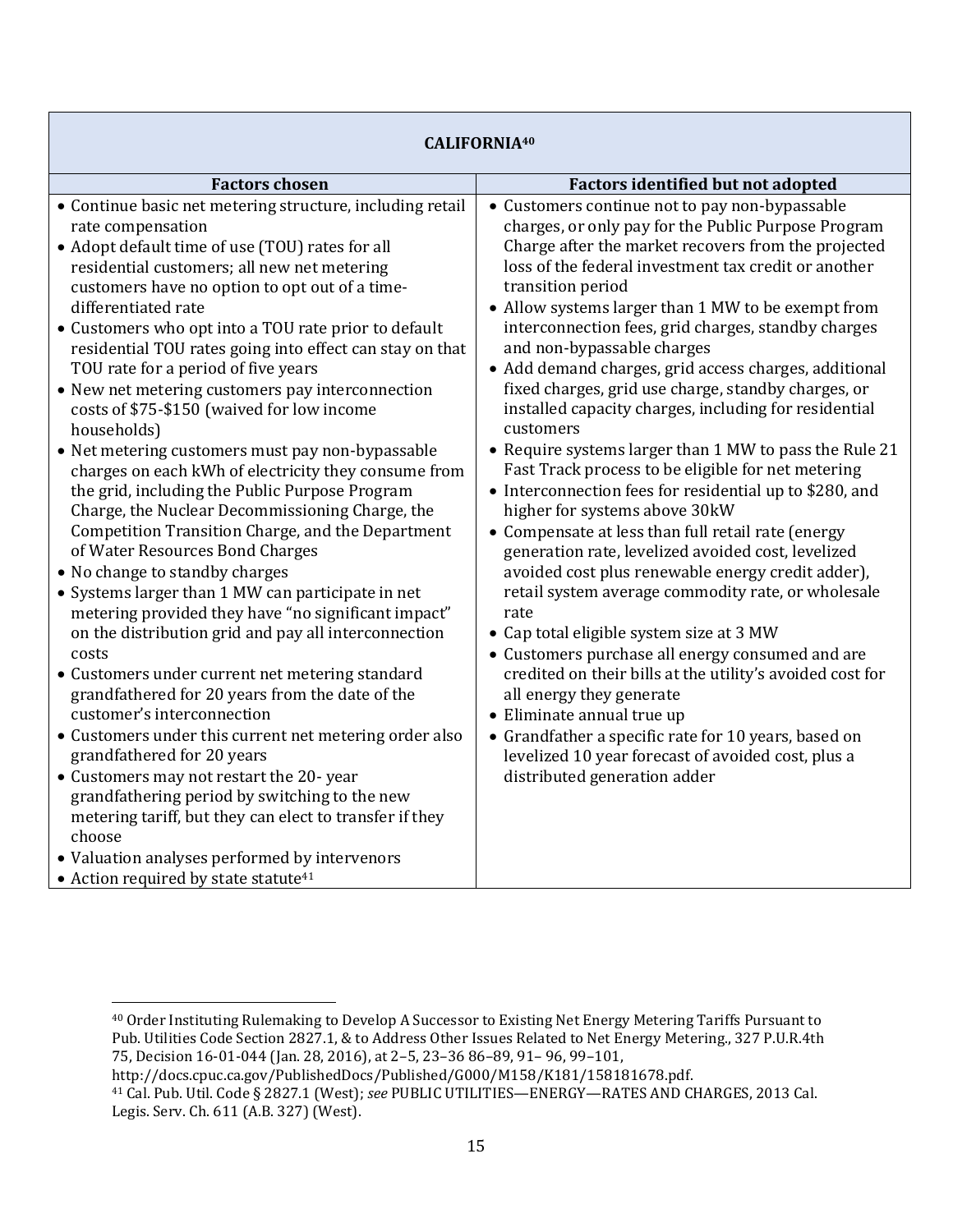| HAWAII <sup>42</sup>                                                                                                                                                                                                                                                                                                                                                                                                                                                              |  |  |
|-----------------------------------------------------------------------------------------------------------------------------------------------------------------------------------------------------------------------------------------------------------------------------------------------------------------------------------------------------------------------------------------------------------------------------------------------------------------------------------|--|--|
| <b>Factors identified but not adopted</b>                                                                                                                                                                                                                                                                                                                                                                                                                                         |  |  |
| • No minimum bill charges or minimum bill for all<br>customers<br>• Mandate a minimum interconnection fee<br>• Grid-supply tariff rate should be fixed for a period of<br>five years<br>• Compensation rate for grid-supply option should use<br>wholesale value of renewable energy provided to the<br>grid rather than wholesale rate<br>• Limit TOU options to pilot areas<br>• Two-period TOU design (only on-peak and off-peak)<br>• No TOU at this time, need further study |  |  |
|                                                                                                                                                                                                                                                                                                                                                                                                                                                                                   |  |  |

 $\overline{\phantom{a}}$  $^{42}$  In the Matter of Pub. Utilities, Comm'n, 325 P.U.R.4th 339, Order No. 33258, (Oct. 12, 2015), at 118–123, 126–34, 139–42, 146–52, 196–97,

https://dms.puc.hawaii.gov/dms/OpenDocServlet?RT=&document\_id=91+3+ICM4+LSDB15+PC\_DocketRepo rt59+26+A1001001A15J13B15422F9046418+A15J13B31859H489831+14+1960. <sup>43</sup> *Id.* at 62.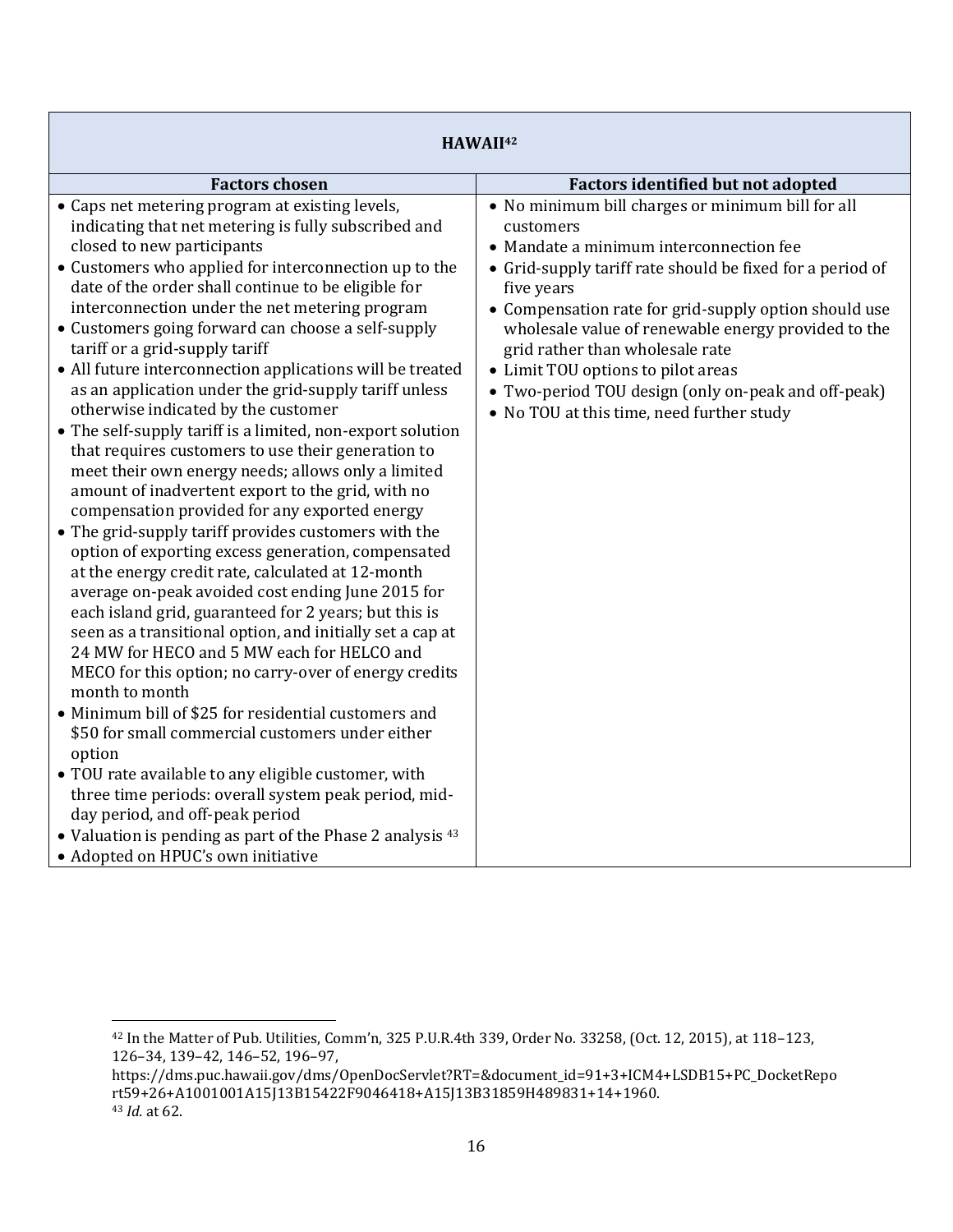| MASSACHUSETTS <sup>44</sup>                                                                                                                                                                                                                                                                                                                                                                                                                                                                                                                                                                                                                                                                                                                                                                                                                                                                                                                               |                                           |  |  |
|-----------------------------------------------------------------------------------------------------------------------------------------------------------------------------------------------------------------------------------------------------------------------------------------------------------------------------------------------------------------------------------------------------------------------------------------------------------------------------------------------------------------------------------------------------------------------------------------------------------------------------------------------------------------------------------------------------------------------------------------------------------------------------------------------------------------------------------------------------------------------------------------------------------------------------------------------------------|-------------------------------------------|--|--|
| <b>Factors chosen</b>                                                                                                                                                                                                                                                                                                                                                                                                                                                                                                                                                                                                                                                                                                                                                                                                                                                                                                                                     | <b>Factors identified but not adopted</b> |  |  |
| • Successor tariff to net metering as net metering has<br>hit its full capacity of 15% of peak load; uses<br>wholesale transactions as a base compensation rate<br>• Developed specific land use, siting, and development<br>criteria, including whether the land hosting the<br>distributed generation is agricultural or non-<br>agricultural and the size of the system<br>• Systems are grouped into Class I, Class II, or Class III<br>based on size (up to 60 kW, 60 kW - 1 MW, and 1 MW<br>- 2 MW, respectively)<br>• Systems under 10 kW on a single-phase circuit and<br>systems under 25 kW and under on a three-phase<br>circuit are exempt from capacity limits<br>• All systems subject to capacity limits receive market<br>net metering credits for excess generation<br>• The base compensation rate will decrease with<br>increasing solar generation, with the potential for<br>both adders (for specific locations like brownfield and | • Information not available               |  |  |
| landfills or as solar canopies; for shared community<br>solar, low income properties, or public entities; and<br>for storage and solar trackers) and subtractors (for<br>greenfield development)<br>• There are limits as to which adders can be combined<br>with different class facilities and size of generating<br>unit<br>• Compensation rates are in effect for 20 years for<br>systems over 25kW and 10 years for systems under<br>25kW<br>• No specific valuation yet accomplished; but changes<br>were required by session law Chapter 75 Act of<br>201645                                                                                                                                                                                                                                                                                                                                                                                       |                                           |  |  |

 $\mathsf I$ 

#### $\overline{\phantom{a}}$ <sup>44</sup> 225 Mass. Code Regs. 20.00, Solar Mass. Renewable Target (SMART) Program,

https://www.mass.gov/files/documents/2017/11/14/225-cmr-20-00-draft.pdf, at \*8–12, 15–24. 45 Chapter 75 of the Acts of 2016, "An Act Relative to Solar Energy."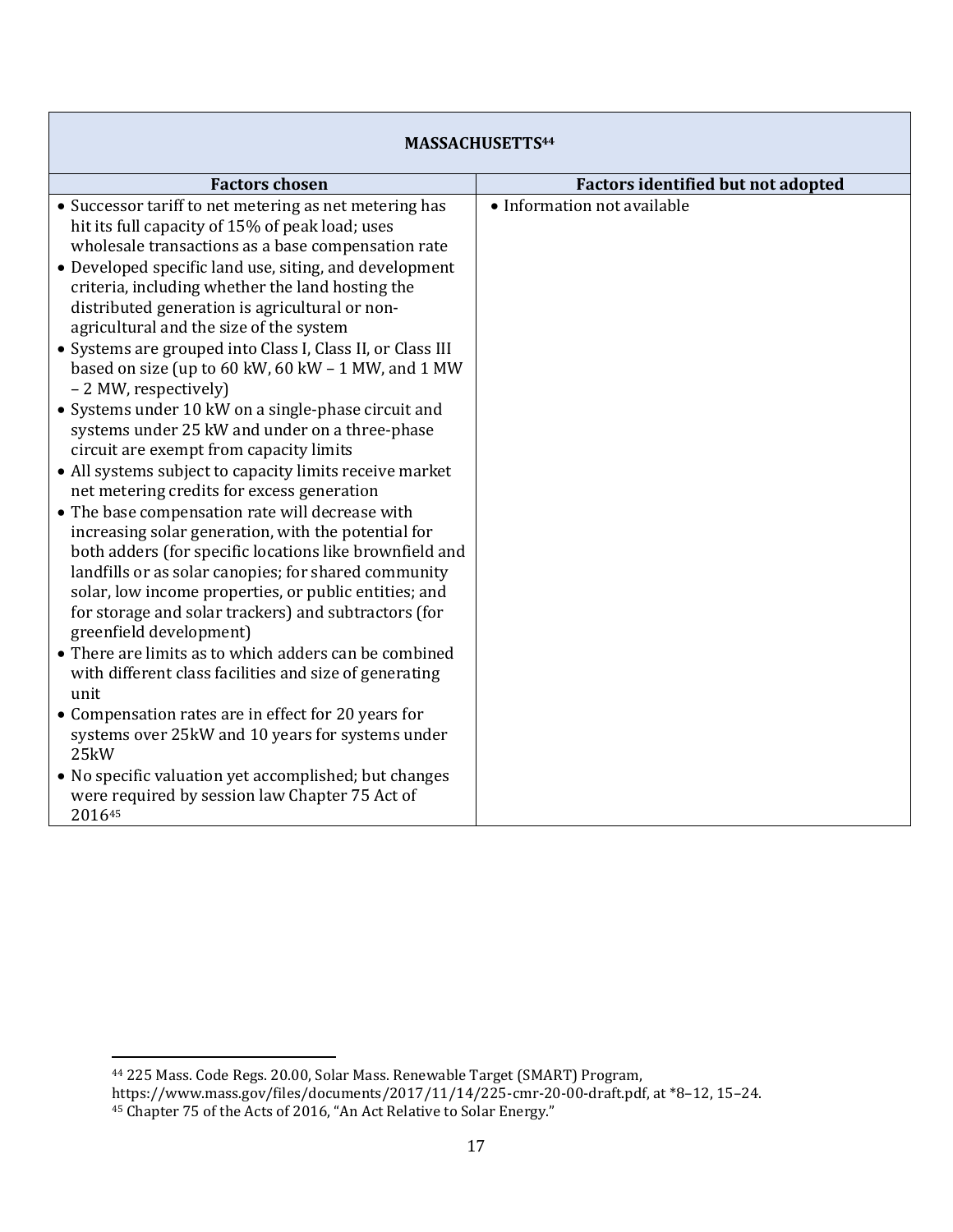| MINNESOTA46                                                                                                                                                                                                                                                                                                                                                                                                                                                                                                                                                                                                                                                                                                                                                                                                                                                                                                                                                                                    |                                                                                                                                                                                                                                                                                                                                                                                                                                                                                                                                                                                                                                                                                                                                                            |  |  |
|------------------------------------------------------------------------------------------------------------------------------------------------------------------------------------------------------------------------------------------------------------------------------------------------------------------------------------------------------------------------------------------------------------------------------------------------------------------------------------------------------------------------------------------------------------------------------------------------------------------------------------------------------------------------------------------------------------------------------------------------------------------------------------------------------------------------------------------------------------------------------------------------------------------------------------------------------------------------------------------------|------------------------------------------------------------------------------------------------------------------------------------------------------------------------------------------------------------------------------------------------------------------------------------------------------------------------------------------------------------------------------------------------------------------------------------------------------------------------------------------------------------------------------------------------------------------------------------------------------------------------------------------------------------------------------------------------------------------------------------------------------------|--|--|
| <b>Factors chosen</b>                                                                                                                                                                                                                                                                                                                                                                                                                                                                                                                                                                                                                                                                                                                                                                                                                                                                                                                                                                          | <b>Factors identified but not adopted</b>                                                                                                                                                                                                                                                                                                                                                                                                                                                                                                                                                                                                                                                                                                                  |  |  |
| • Assumed 25-year lifespan for solar PV installations<br>• New value for solar compensation based on: avoided<br>fuel cost (based on energy market cost including the<br>cost of long-term price risk), avoided fixed plant O&M,<br>avoided variable plant O&M, avoided generation<br>capacity cost (based on natural gas facilities), avoided<br>reserve capacity cost, avoided transmission capacity<br>cost, avoided distribution capacity cost (based on<br>location), avoided environmental cost (based on the<br>federal government's social cost of carbon and<br>Minnesota-specific externality costs within a specific<br>service territory)<br>• Two other values are included but are currently<br>placeholders pending the ability to be measurable in<br>the future: avoided voltage control cost and solar<br>integration cost<br>• Formula looks at these components plus the load<br>match factor, loss savings factors, discount/escalation<br>factors, and solar penetration | • Component corresponding to the compliance value of<br>solar renewable energy credits<br>• Component representing the value of increased<br>economic development<br>• Any factor not based on known or measurable<br>evidence<br>• An assumption of a 20-year lifespan for solar PV<br>installations<br>• Other environmental externality values, including<br>regulatory planning values<br>• Other values than the social cost of carbon for CO2<br>emissions values<br>• Utility-specific, substitute, or more complex avoided<br>fuel costs<br>• Corresponding avoided generation capacity cost to<br>utility's next planned generation facility<br>• Requested credit to be given for local manufacturing<br>or assembly<br>• Market price reduction |  |  |
| • Valuation calculations made by the Minnesota<br><b>Department of Commerce</b>                                                                                                                                                                                                                                                                                                                                                                                                                                                                                                                                                                                                                                                                                                                                                                                                                                                                                                                | • Adder for disaster recovery                                                                                                                                                                                                                                                                                                                                                                                                                                                                                                                                                                                                                                                                                                                              |  |  |
| • Changes required by statute <sup>47</sup>                                                                                                                                                                                                                                                                                                                                                                                                                                                                                                                                                                                                                                                                                                                                                                                                                                                                                                                                                    | • Separate treatment of solar renewable energy credits                                                                                                                                                                                                                                                                                                                                                                                                                                                                                                                                                                                                                                                                                                     |  |  |

 $\overline{\phantom{a}}$ <sup>46</sup> In the Matter of Establishing A Distributed Solar Value Methodology Under Minn. Stat. S 216b.164, Subd. 10 (e) & (f), E-999/M-14-65, 2014 WL 1347985, at \*4, 7–8, 10–14, 18, (Apr. 1, 2014).

<sup>47</sup> Minn. Stat. § 216B.164, subd. 10(e) (2017).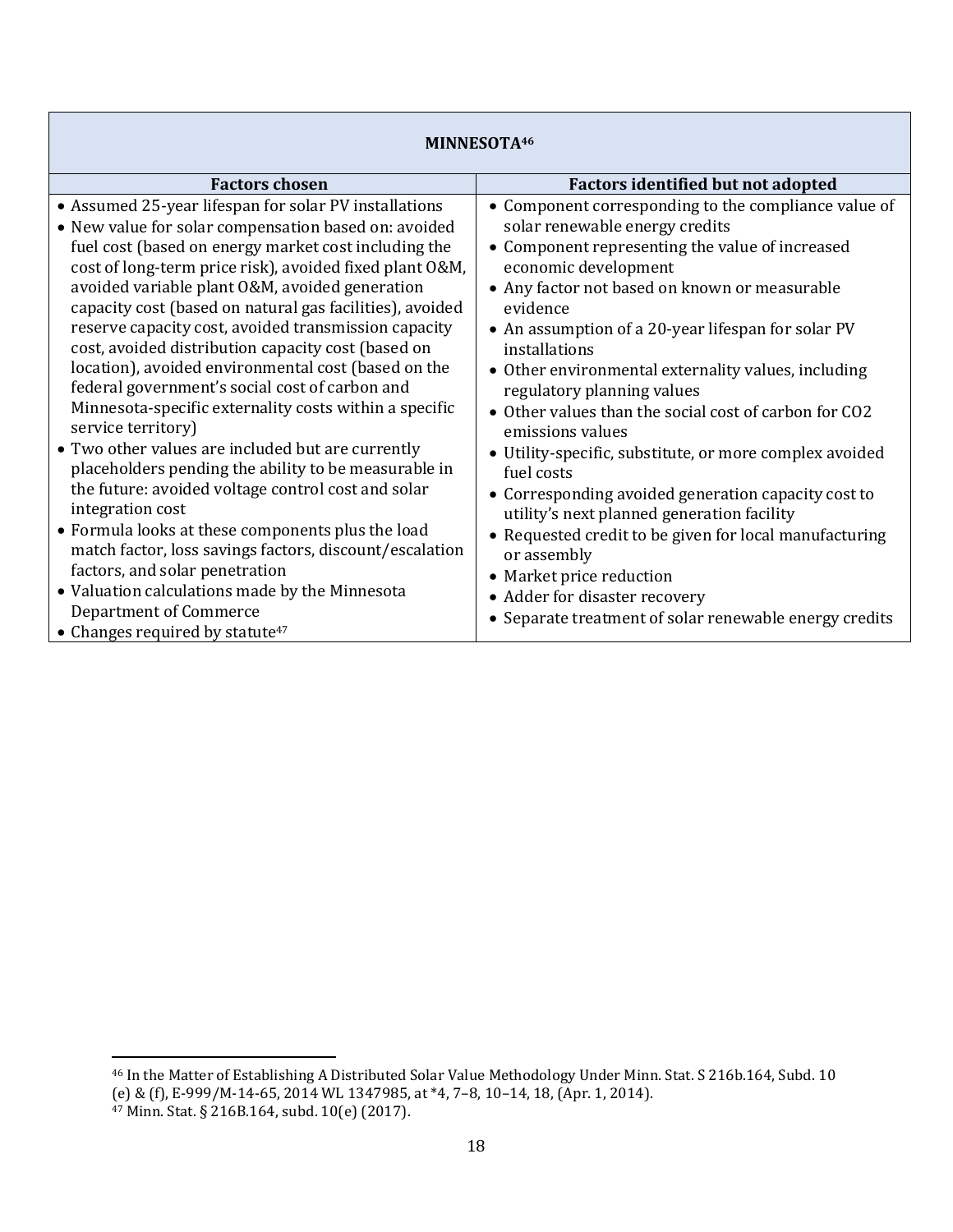| MISSISSIPPI <sup>48</sup>                                                                                                                                                                                                                                                                                                                                                                                                                                                                                                                                                                                                                                                                                                                                                                                                                                                                                                                                                                                                                                                                                                                                                                                                                                                                                                                                                                                                                                                                   |                                                                                                                                                                                                                                                                                                                                                                                                                                                                                                                                                                                                    |  |
|---------------------------------------------------------------------------------------------------------------------------------------------------------------------------------------------------------------------------------------------------------------------------------------------------------------------------------------------------------------------------------------------------------------------------------------------------------------------------------------------------------------------------------------------------------------------------------------------------------------------------------------------------------------------------------------------------------------------------------------------------------------------------------------------------------------------------------------------------------------------------------------------------------------------------------------------------------------------------------------------------------------------------------------------------------------------------------------------------------------------------------------------------------------------------------------------------------------------------------------------------------------------------------------------------------------------------------------------------------------------------------------------------------------------------------------------------------------------------------------------|----------------------------------------------------------------------------------------------------------------------------------------------------------------------------------------------------------------------------------------------------------------------------------------------------------------------------------------------------------------------------------------------------------------------------------------------------------------------------------------------------------------------------------------------------------------------------------------------------|--|
| <b>Factors chosen</b>                                                                                                                                                                                                                                                                                                                                                                                                                                                                                                                                                                                                                                                                                                                                                                                                                                                                                                                                                                                                                                                                                                                                                                                                                                                                                                                                                                                                                                                                       | <b>Factors proposed but not adopted</b>                                                                                                                                                                                                                                                                                                                                                                                                                                                                                                                                                            |  |
| • Excess generation sold to the utility at avoided cost<br>plus a distributed generation benefits adder of 2.5<br>cents/kWh<br>• Carryover of excess energy indefinitely but valued<br>each month<br>• All usage from grid billed at retail rate<br>• Electricity exported to the grid will not offset<br>customers' monthly electricity use<br>• 2.5 cents/kWh is for presently non-quantifiable<br>benefits; will be replaced with calculation of actual<br>benefits based on independent consultant study<br>• Credits for excess energy exported shall not reduce<br>any fixed monthly charges or minimum bill provisions<br>• First 1000 low-income customers receive an<br>additional 2 cents/kWh adder for the first 15 years<br>• Renewable energy credits transfer to utility for any<br>excess generation sent back to the grid where 2.5<br>cent/kWh adder is paid<br>• Avoided cost calculation includes the cost of fuel<br>needed to produce that electricity and corresponding<br>portion of plant's operation and maintenance costs;<br>average line loss adjustment; no capacity credit. If<br>within an RTO, is the locational marginal price for that<br>load zone and may be adjusted to reflect daytime<br>energy production of solar PV systems<br>• No valuation specifically conducted<br>• Action not required but specifically authorized by the<br>Miss. Code Ann. § 77-3-45 and Mississippi<br>Administrative Procedures Act, Miss. Code Ann §§ 25-<br>43-1.101 | • Carryover of energy credits in kWh for indefinite<br>period<br>All usage billed at retail rate and all generated energy<br>valued at avoided cost rate<br>Retail rate for excess generation<br>Separate determination of avoided cost for distributed<br>generation assets<br>All renewable energy credits stay with the customer,<br>$\bullet$<br>regardless of whether that energy is supplied to the<br>grid or used instantaneously by the customer<br>All renewable energy credits come to the utility,<br>$\bullet$<br>which monetizes them for the benefit of the entire<br>customer base |  |

<sup>48</sup> Mississippi Public Service Commission, *Order Adopting Net Metering Rule*, Docket No. 2011-AD-2, http://www.psc.state.ms.us/InSiteConnect/InSiteView.aspx?model=INSITE\_CONNECT&queue=CTS\_ARCHIV EQ&docid=362179, at 9–12, 14–20, A1–A7, B1, B6, B7–17, B20.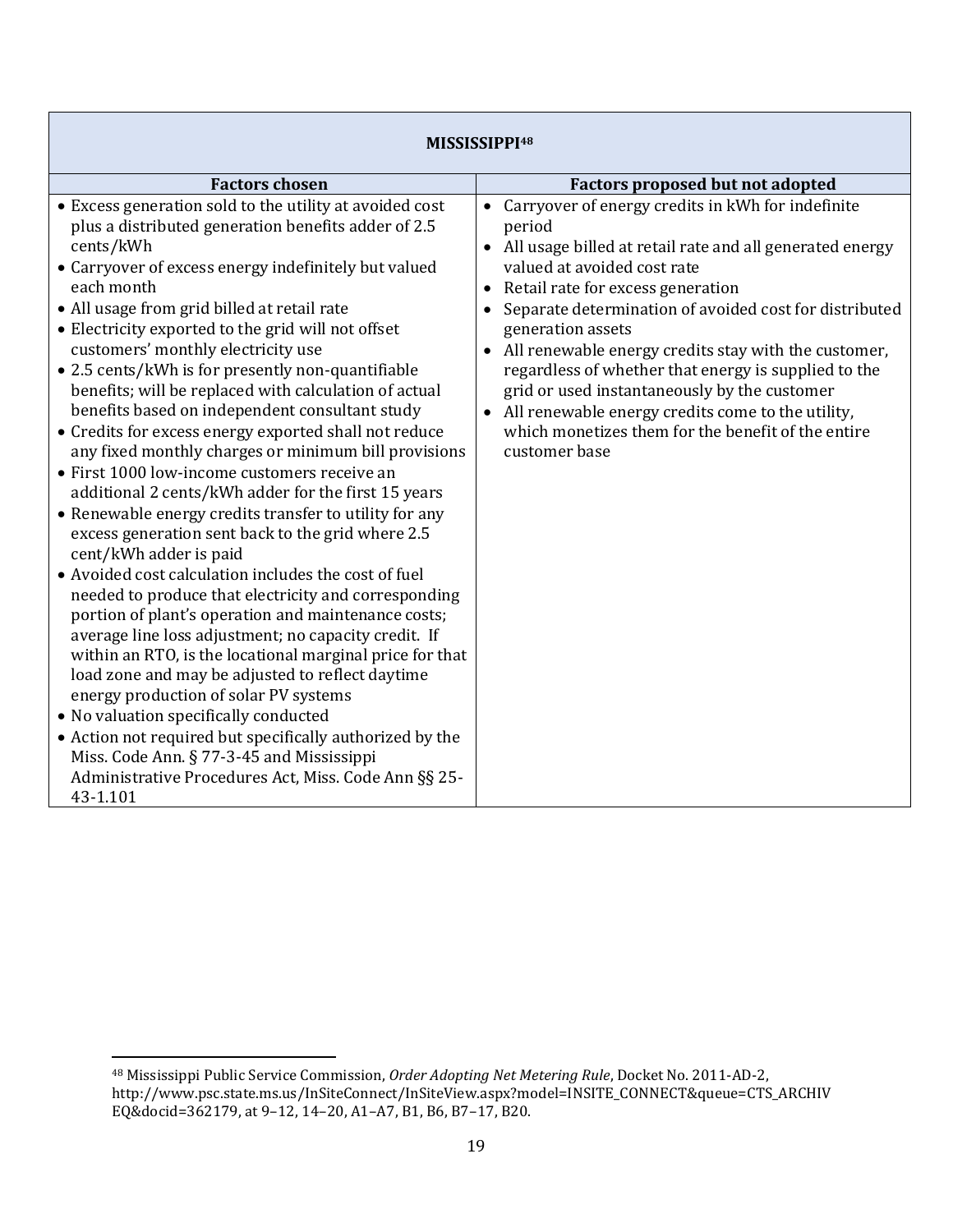| <b>NEW HAMPSHIRE49</b>                                                                                                                                                                                                                                                                                                                                                                                                                                                                                                                                                                                                                                              |                                                                                                                                                                                                                                                                                                                                                                                                                                                                                                                                                                                                |  |
|---------------------------------------------------------------------------------------------------------------------------------------------------------------------------------------------------------------------------------------------------------------------------------------------------------------------------------------------------------------------------------------------------------------------------------------------------------------------------------------------------------------------------------------------------------------------------------------------------------------------------------------------------------------------|------------------------------------------------------------------------------------------------------------------------------------------------------------------------------------------------------------------------------------------------------------------------------------------------------------------------------------------------------------------------------------------------------------------------------------------------------------------------------------------------------------------------------------------------------------------------------------------------|--|
| <b>Factors chosen</b>                                                                                                                                                                                                                                                                                                                                                                                                                                                                                                                                                                                                                                               | <b>Factors identified but not adopted</b>                                                                                                                                                                                                                                                                                                                                                                                                                                                                                                                                                      |  |
| • Alternative net metering tariff in effect while further<br>data is collected, pilot programs are implemented,<br>and a DER valuation study is conducted (details of<br>data collection for DER study to be determined<br>through a working group)                                                                                                                                                                                                                                                                                                                                                                                                                 | Separate rate classes for those with distributed<br>$\bullet$<br>generation<br>Mandatory demand charges for those with distributed<br>generation<br>Mandatory time of use rates                                                                                                                                                                                                                                                                                                                                                                                                                |  |
| • Systems of 100 kW or less will net meter with<br>monthly monetary credits (rather than kWh credits)<br>equal to the value of the kWh charges for energy<br>service transmission at 100% and distribution service<br>at 25%, pay non-bypassable charges (system benefits<br>charge, stranded cost recovery charge, storm recovery<br>surcharges, other surcharges, electricity consumption<br>tax) on full amount of electricity imported from the<br>grid without netting exports                                                                                                                                                                                 | Customers should pay 100% of distribution as well as<br>100% of transmission charges<br>Excess credited at energy service rate rather than<br>retail rate<br>• Excess credits at end of billing cycle paid at avoided<br>cost rate<br>• Install production meters so utilities could measure<br>lost revenue from customer consumption of self-                                                                                                                                                                                                                                                |  |
| • Accumulated excess credits will receive a cash<br>payment when customers move/discontinue service<br>or on an annual basis if credit balance is above \$100<br>• Net metering grandfathered until 2040 while the<br>alternative tariff in place                                                                                                                                                                                                                                                                                                                                                                                                                   | generated electricity behind the meter<br>Use of comprehensive list of benefits and costs to<br>$\bullet$<br>determine value of excess energy (to include avoided<br>energy cost, avoided generation capacity, avoided line<br>losses, avoided ancillary services, avoided<br>transmission and distribution capacity, avoided                                                                                                                                                                                                                                                                  |  |
| • Net metering customers will have bi-directional<br>meters installed to record separately the quantities of<br>electric imports from the grid and exports to the grid<br>• Large customer generators receive export credits<br>based on utility default service energy charge, also<br>with monetary crediting instead of kWh banking;                                                                                                                                                                                                                                                                                                                             | environmental costs, avoided carbon emissions,<br>avoided fuel hedging/fuel price uncertainty, market<br>price mitigation, avoided renewables, and societal<br>benefits)<br>If uncertainty in benefit value, consider range rather<br>$\bullet$<br>than saying it is unquantifiable and therefore                                                                                                                                                                                                                                                                                              |  |
| systems of between 100 kW and 1 MW are only<br>eligible for new tariff if they consume greater than<br>20% of actual or estimated distributed generation<br>system electric production behind the meter<br>• Utilities have the opportunity to recover lost revenues<br>attributable to customer net metering; approve<br>utilities to install production meters behind the meter<br>at no cost to those customers if the customer opts in<br>to a production meter<br>• Utilities permitted to recover prudently-incurred<br>costs of required metering upgrades, study expenses,<br>and pilot program<br>• Approve utilities to facilitate REC program; utilities | assigning a zero cost<br>Increase system size available for net metering to 250<br>kW<br>Allow residential customers to monetize RECs by<br>$\bullet$<br>optionally selling RECs to an aggregator for a specific<br>adder to their net metering credit<br>Approve specific adders for larger commercial<br>systems (greater than 100 kW) including location<br>benefits adder, directional benefits adder,<br>environmental benefits adder, municipal or other<br>public benefits adder, peak demand time of use adder,<br>development adder, adder for storage or other<br>ancillary services |  |
| not obligated to purchase RECs, but may at reasonable<br>market prices                                                                                                                                                                                                                                                                                                                                                                                                                                                                                                                                                                                              | 25-year grandfathering of rates<br>$\bullet$<br>No cap on distributed generation                                                                                                                                                                                                                                                                                                                                                                                                                                                                                                               |  |

 $\overline{\phantom{a}}$ <sup>49</sup> Dev. of New Alternative Net Metering Tariffs and/or Other Regulatory Mechanisms & Tariffs for Customer-Generators, 25,972, 2016 WL 7433293, at \*1–2, 6–13, 15–20, 48–51 (Dec. 21, 2016), http://www.puc.state.nh.us/Regulatory/Orders/2017orders/26029e.pdf.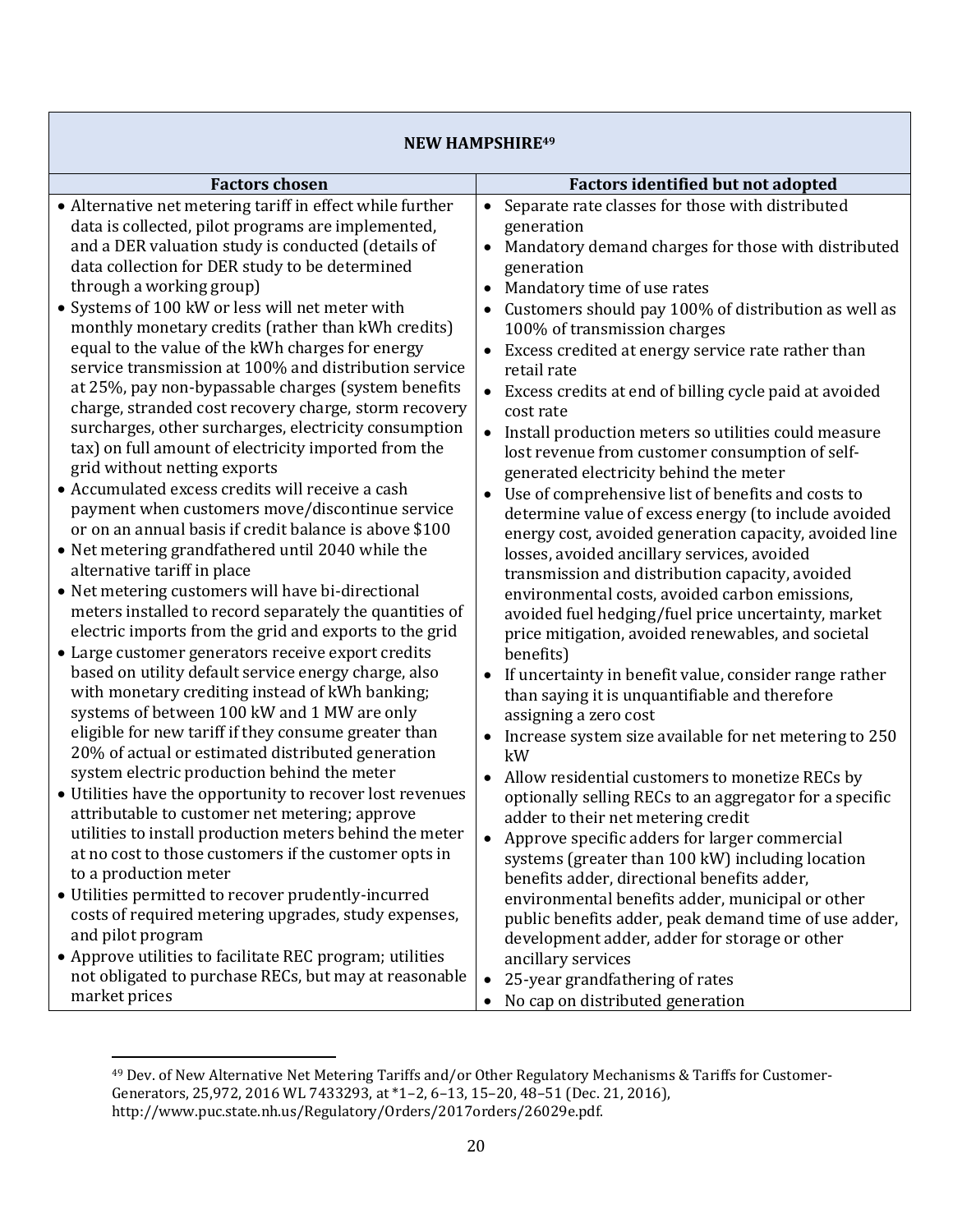- After completion of the DER study, commission will open a new proceeding to determine if changes are needed
- Factors required by the legislature for the commission to take into account: costs and benefits of customer generator facilities; avoidance of unjust and unreasonable cost shifting; rate effects on all customers; alternative rate structures, including timebased tariffs; whether there should be a limitation on the amount of generating capacity eligible for alternative net metering tariffs; the size of facilities eligible to receive net metering tariffs; timely recovery of lost revenue by the utility using an automatic rate adjustment mechanism; electric distribution utilities' administrative processes required to implement such tariffs and related regulatory mechanisms; and continuance of reasonable opportunities for electric customers to invest in and interconnect customer generator facilities and receive fair compensation for such locally-produced power while ensuring costs and benefits are fairly and transparently allocated among all customers, and the promotion of a balanced energy policy that supports economic growth and energy diversity, independence, reliability, efficiency, regulatory predictability, environmental benefits and a modern and flexible grid
- Valuations provided by both staff and 3<sup>rd</sup> parties
- Action was required by statute<sup>50</sup>

 $\overline{a}$ 

- Set standard reviews of policy at specific percentages of utility peak load
- Office of Consumer Advocate indicated benefits of solar range between 13 and 15 cents/kWh, not including different societal benefits which are hard to quantify
- Larger systems use competitive bid/auction mechanism
- Real time pricing on an opt-in basis, with credit based on load zone real-time locational marginal price with generation related ancillary services adjusted for avoided line losses and credited for capacity market prices for exported energy
- Transmission charges charged or credited depending on customer's load during monthly coincident peak

<sup>50</sup> 2015 New Hampshire House Bill No. 1116.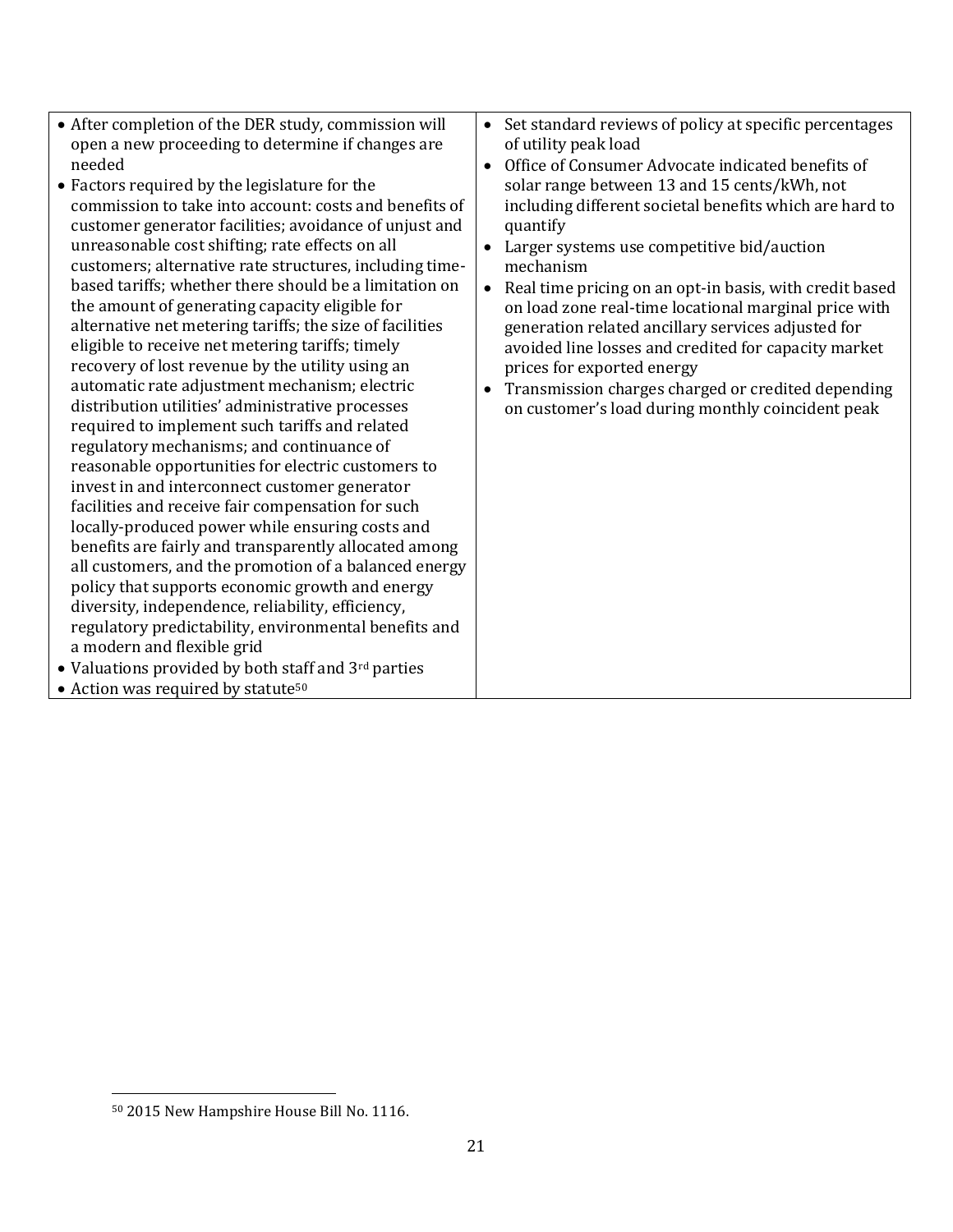| <b>NEW YORK51</b>                                                                                                                                                                                                                                                                                                                                                                                                                                                                                                                                                                                                                                                                                                                                                                                                                                                                                                                                                                                                                                                                                                                                                                                                                                                                                                                                                                                                                                                                                                                                                                                                                                                                                                                                                                                                                                                                                |                                                                                                                                                                                                                                                                                                                                                                                                                                                                                                                                                                                                                                                                                                                                                                                                                                                                                                                                                                                                                                                                                                                                                                                                                                                                                                                                                                                                                                                                                                                                                                                                                   |  |  |
|--------------------------------------------------------------------------------------------------------------------------------------------------------------------------------------------------------------------------------------------------------------------------------------------------------------------------------------------------------------------------------------------------------------------------------------------------------------------------------------------------------------------------------------------------------------------------------------------------------------------------------------------------------------------------------------------------------------------------------------------------------------------------------------------------------------------------------------------------------------------------------------------------------------------------------------------------------------------------------------------------------------------------------------------------------------------------------------------------------------------------------------------------------------------------------------------------------------------------------------------------------------------------------------------------------------------------------------------------------------------------------------------------------------------------------------------------------------------------------------------------------------------------------------------------------------------------------------------------------------------------------------------------------------------------------------------------------------------------------------------------------------------------------------------------------------------------------------------------------------------------------------------------|-------------------------------------------------------------------------------------------------------------------------------------------------------------------------------------------------------------------------------------------------------------------------------------------------------------------------------------------------------------------------------------------------------------------------------------------------------------------------------------------------------------------------------------------------------------------------------------------------------------------------------------------------------------------------------------------------------------------------------------------------------------------------------------------------------------------------------------------------------------------------------------------------------------------------------------------------------------------------------------------------------------------------------------------------------------------------------------------------------------------------------------------------------------------------------------------------------------------------------------------------------------------------------------------------------------------------------------------------------------------------------------------------------------------------------------------------------------------------------------------------------------------------------------------------------------------------------------------------------------------|--|--|
| <b>Factors chosen</b>                                                                                                                                                                                                                                                                                                                                                                                                                                                                                                                                                                                                                                                                                                                                                                                                                                                                                                                                                                                                                                                                                                                                                                                                                                                                                                                                                                                                                                                                                                                                                                                                                                                                                                                                                                                                                                                                            | <b>Factors identified but not adopted</b>                                                                                                                                                                                                                                                                                                                                                                                                                                                                                                                                                                                                                                                                                                                                                                                                                                                                                                                                                                                                                                                                                                                                                                                                                                                                                                                                                                                                                                                                                                                                                                         |  |  |
| • Residential customers retain retail-rate net metering<br>for 25 years after in-service date for projects under<br>the transition plan and 20 years for projects<br>developed under the Phase One NEM order<br>• Grandfathering includes option for developers or<br>customers able to file for a term longer than 20 years<br>based on pre-existing financial or other contractual<br>arrangements<br>• Community Distributed Generation, Remote Net<br>Metering, and large on-site projects compensated<br>based on limited net metering or DER value stack<br>depending on contractual obligations (systems with<br>storage must use value stack)<br>• For projects compensated under the value stack, the<br>compensation term is 25 years from the in-service<br>date<br>• Value stack based on: energy value (day ahead hourly<br>zonal locational-based marginal price, inclusive of<br>losses); capacity value (different methodologies for<br>intermittent and dispatchable technologies);<br>environmental value (based on latest Tier 1 REC<br>published by NYSERDA or Social Cost of Carbon,<br>whichever is higher); demand reduction value and<br>locational system relief value (adopted to maximize<br>benefits to the system as a whole; determined every<br>three years; projects that qualify for LSRV will receive<br>that compensation for ten years, whereas DRV shall<br>not be fixed by instead changes as updated by the<br>utility on a three-year basis)<br>• This value stack means the value of a kWh can vary<br>greatly depending on where and when it is injected<br>into or consumed from the grid<br>• The costs associated with compensation under the<br>value of DER will be collected proportionately from<br>the same group of customers who benefit from the<br>savings associated with the compensated DER<br>• Valuations primarily made by PSC staff | Grandfathering should be for 25 years after the in-<br>$\bullet$<br>service date for all projects<br>Grandfathering should be for 15 years to reduce long-<br>term risks to non-participants<br>• For energy value in value stack, should have<br>additional study to understand how avoided losses<br>are impacted with the increased use of distributed<br>generation<br>• For energy value in value stack, other components<br>should be included, such as congestion and losses<br>• For capacity value in value stack, value based on a<br>single peak hour during the year presents too much<br>uncertainty and variability, has the potential to<br>unfairly favor solar over hydro, and another value<br>should be chosen<br>• CHP plants using non-renewable fuels should not be<br>eligible for environmental value part of the value<br>stack<br>• There should be no compensation for environmental<br>values in the value stack<br>The values for DRV and LSRV raises uncertainties<br>about financing; need a long-term fixed rate for<br>compensation for predictability<br>Values not taken into effect in the value stack include:<br>$\bullet$<br>distribution system values not reflected by the<br>locational demand reduction value; reduced sulfur<br>dioxide and nitrous oxide emissions; reductions in<br>carbon dioxide emissions; land and water impacts;<br>environmental justice impacts; wholesale price<br>suppression; particulate reduction; reduced energy<br>burden for low-income customers; local job creation;<br>increased resiliency; and ensuring geographical<br>equity. |  |  |

- Action taken voluntarily at PSC's initiative
	- $\overline{\phantom{a}}$ <sup>51</sup> Case 15-E-0751 In the Matter of the Value of Distributed Energy Res, Case 15-E-0082 Proceeding on Motion of the Comm'n As to the Policies, Requirements & Conditions for Implementing A Cmty. Net Metering Program., 335 P.U.R.4th 178 (Mar. 9, 2017)), at \*15–17, 46–49, 50, 52–56, 82, 86–88, 90, 93, 96, 97–100, 102– 104, 106–109, 111, 119–121.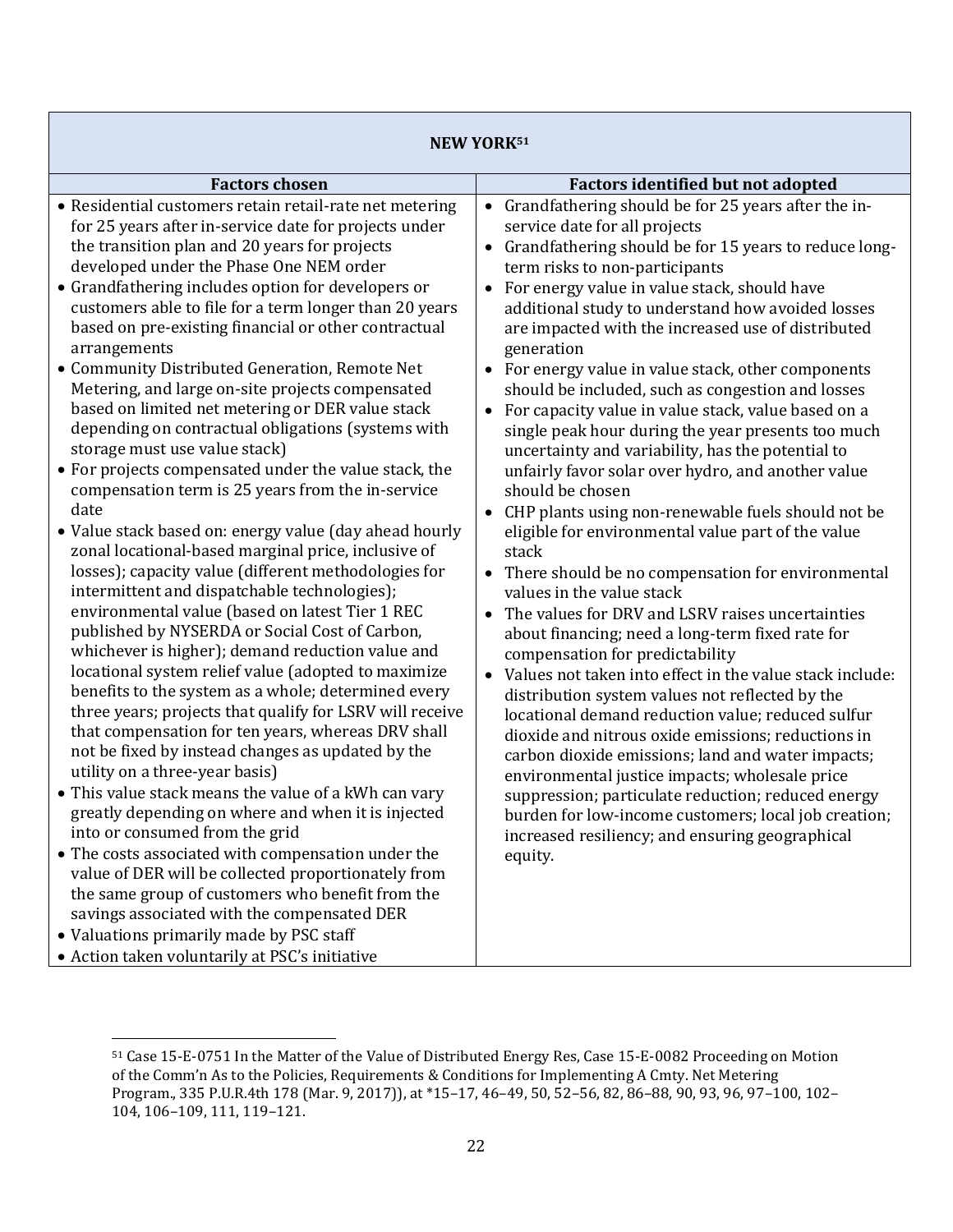| <b>SOUTH CAROLINA52</b>                                                                                                                                                                                                                                                                                                                                                                                                                                                                                                                                                                                                                                                                                                                                                                                                                                                                                                                                                                                                                                                                                                                                                                                                                                                                                                                                                                                                                                                                                                                                                                                                                                                                                                                                                                                                                                                                                                                                                                                                                                       |                                                                                                                                                                                                |  |
|---------------------------------------------------------------------------------------------------------------------------------------------------------------------------------------------------------------------------------------------------------------------------------------------------------------------------------------------------------------------------------------------------------------------------------------------------------------------------------------------------------------------------------------------------------------------------------------------------------------------------------------------------------------------------------------------------------------------------------------------------------------------------------------------------------------------------------------------------------------------------------------------------------------------------------------------------------------------------------------------------------------------------------------------------------------------------------------------------------------------------------------------------------------------------------------------------------------------------------------------------------------------------------------------------------------------------------------------------------------------------------------------------------------------------------------------------------------------------------------------------------------------------------------------------------------------------------------------------------------------------------------------------------------------------------------------------------------------------------------------------------------------------------------------------------------------------------------------------------------------------------------------------------------------------------------------------------------------------------------------------------------------------------------------------------------|------------------------------------------------------------------------------------------------------------------------------------------------------------------------------------------------|--|
| <b>Factors chosen</b>                                                                                                                                                                                                                                                                                                                                                                                                                                                                                                                                                                                                                                                                                                                                                                                                                                                                                                                                                                                                                                                                                                                                                                                                                                                                                                                                                                                                                                                                                                                                                                                                                                                                                                                                                                                                                                                                                                                                                                                                                                         | <b>Factors identified but not adopted</b>                                                                                                                                                      |  |
| • Factors to be used to determine the value of net<br>metered distributed energy resources: avoided<br>energy; energy losses/line losses (at generation,<br>transmission and distribution); avoided capacity;<br>ancillary services; transmission and distribution<br>capacity; avoided criteria pollutants; avoided carbon<br>dioxide emission cost (zero monetary value until state<br>or federal laws or regulations result in an avoidable<br>cost on utility systems for these emissions); fuel<br>hedge; utility integration and interconnection costs;<br>utility administration costs; environmental costs<br>(must be quantifiable and not based on estimates);<br>and other categories which cannot currently be<br>quantified but which will be continuously updated<br>• Utilities allowed to recover costs related to DER<br>programs to extent that costs are reasonably and<br>prudently incurred to implement approved programs;<br>will be recovered during annual fuel proceeding<br>• Any difference between value of DER generation and<br>retail rate paid to customer generators shall be<br>treated as a DER program expense and collected<br>through fuel clause; not recovered through base rates<br>• Avoided costs calculated using less of rates negotiated<br>pursuant to PURPA or electric utility's most recently<br>approved/established avoided cost rates<br>• Requires development by $1/1/2021$ of renewable<br>energy facilities equal to at least 2% of previous five-<br>year retail peak demand for each utility, with at least<br>0.25% of that from small scale facilities (20 kW or<br>less)<br>Net metering available for all 2% required under the<br>program<br>• Energy generated that exceeds energy supplied by the<br>utility during the billing period not used to offset non-<br>volumetric electricity charges<br>• Any excess rolled over to future billing periods; but<br>annually utility pays for any accrued excess at avoided<br>cost<br>• Utility to calculate whether it has under-recovered or | • Environmental benefits insufficiently calculated<br>• Rate for excess energy should be based on net cost to<br>serve customer generators, retail rate provides a subsidy<br>to DER customers |  |
| over-recovered revenue from net metering customers                                                                                                                                                                                                                                                                                                                                                                                                                                                                                                                                                                                                                                                                                                                                                                                                                                                                                                                                                                                                                                                                                                                                                                                                                                                                                                                                                                                                                                                                                                                                                                                                                                                                                                                                                                                                                                                                                                                                                                                                            |                                                                                                                                                                                                |  |

 $\overline{\phantom{a}}$ 52 Distributed Energy Resource and Net Metering Implementation, SOUTH CAROLINA OFFICE OF REGULATORY STAFF,(July 21, 2016),

https://www.scstatehouse.gov/CommitteeInfo/PublicUtilitiesReviewComm/Act236Reports/DER%20and% 20Net%20Metering.ORS.2016.pdf, at 3–4, 8–10.